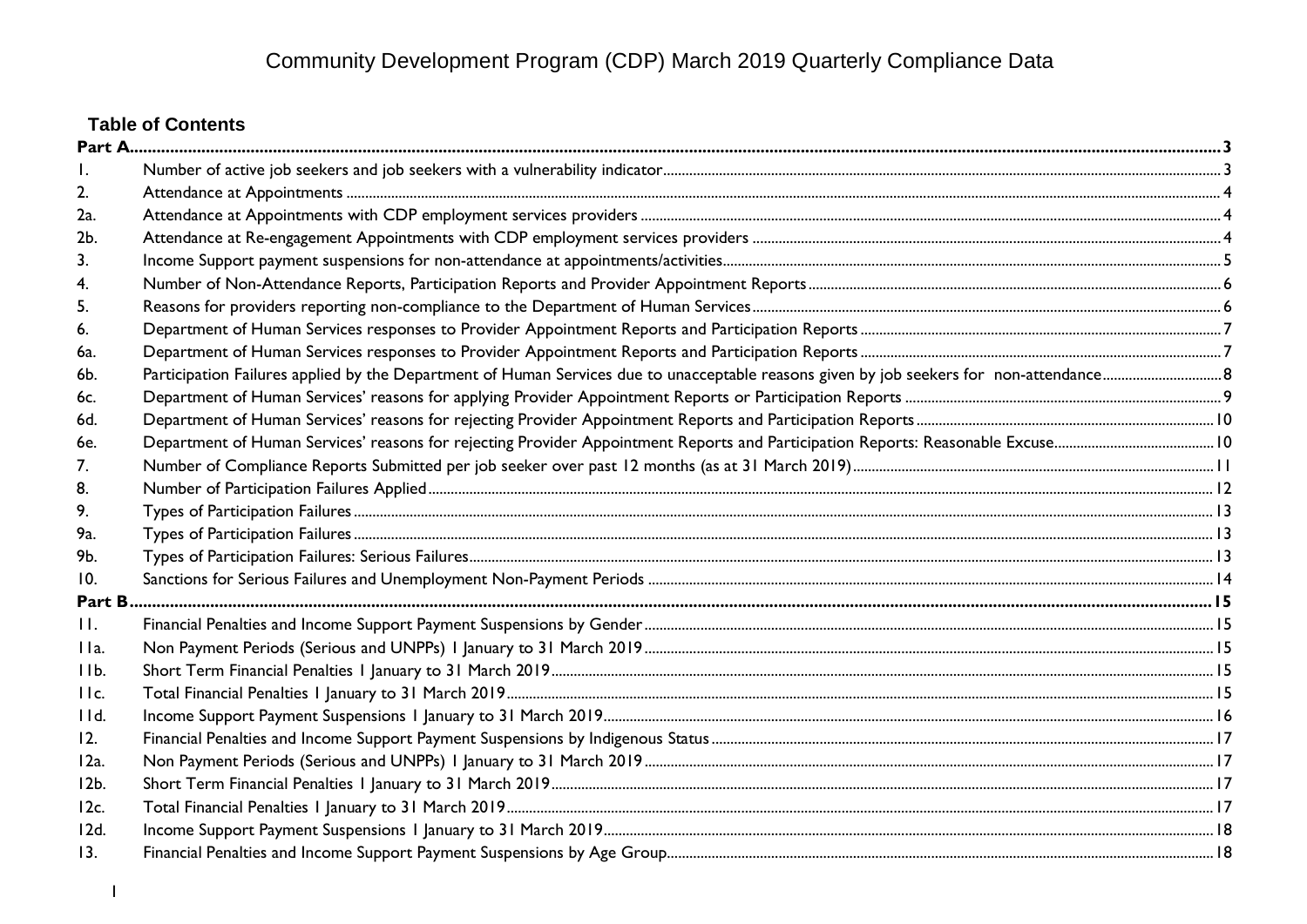| 13a.            |  |
|-----------------|--|
| 13 <sub>b</sub> |  |
| 13c.            |  |
| 13d.            |  |
| 14.             |  |
| 14a.            |  |
| 14b.            |  |
| 14с.            |  |
| 14d.            |  |
| 15.             |  |
| 15a.            |  |
| 15b.            |  |
| 15c.            |  |
| 15d.            |  |
|                 |  |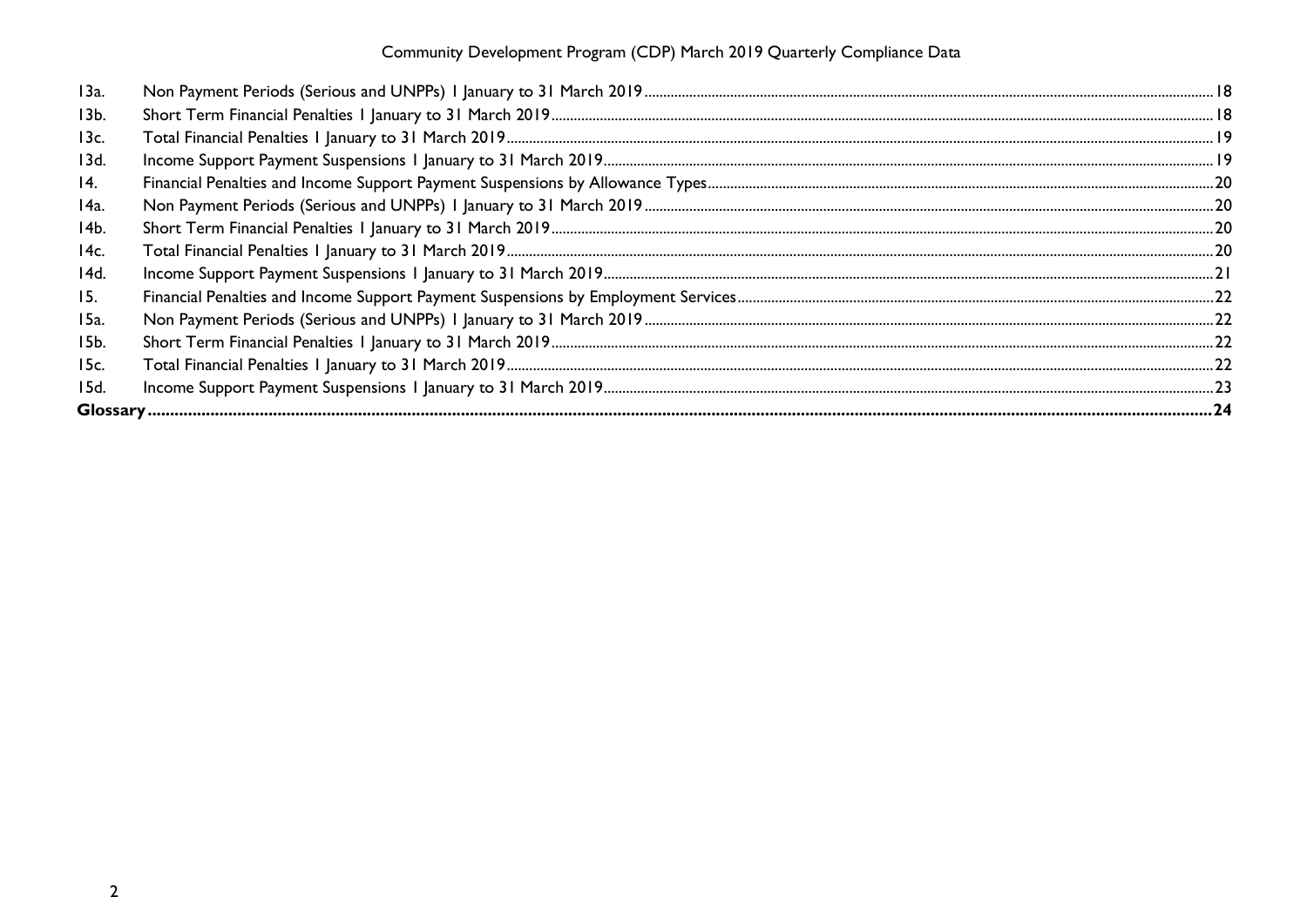The following tables contain compliance information for the Community Development Program (CDP), under the Job Seeker Compliance Framework (JSCF). This information has been published continuously since the commencement of the CDP on 1 July 2015. From 1 July 2018, all job seekers in *jobactive*, Disability Employment Services and ParentsNext are subject to the Targeted Compliance Framework (TCF). The TCF does not apply to CDP.

Prior to 1 July 2018, this report contained a broader data set covering all employment programs under the JSCF. From 1 July 2018, this report contains CDP specific information only and is owned by the National Indigenous Australians Agency.

TCF reporting is published separately by the Department of Employment, Skills, Small and Family Business. Due to differences in the compliance frameworks, the information contained in this report is not directly comparable with any reporting undertaken for the TCF.

# <span id="page-2-1"></span><span id="page-2-0"></span>**Part A**

# **1. Number of active job seekers and job seekers with a vulnerability indicator**

| <b>As at 31 March 2019</b> | <b>Active CDP job seekers</b> | <b>Number of CDP job seekers with</b><br>a vulnerability indicator | % of all CDP job seekers with a<br>vulnerability indicator |
|----------------------------|-------------------------------|--------------------------------------------------------------------|------------------------------------------------------------|
|                            | 24,542                        | ,852                                                               | 8%                                                         |

'Active CDP job seekers' comprises 'Active job seekers' who currently need to use employment services or the Transition to Work (TTW) Service), as well as 'Other job seekers' who have a 'Temporary exemption', 'Reduced work capacity' or are undertaking an 'Approved activity' – refer to 'Glossary' for further explanation of these terms.

Note: TTW participants are not subject to the same job seeker compliance framework as other activity tested job seekers, therefore they are not included elsewhere in this report.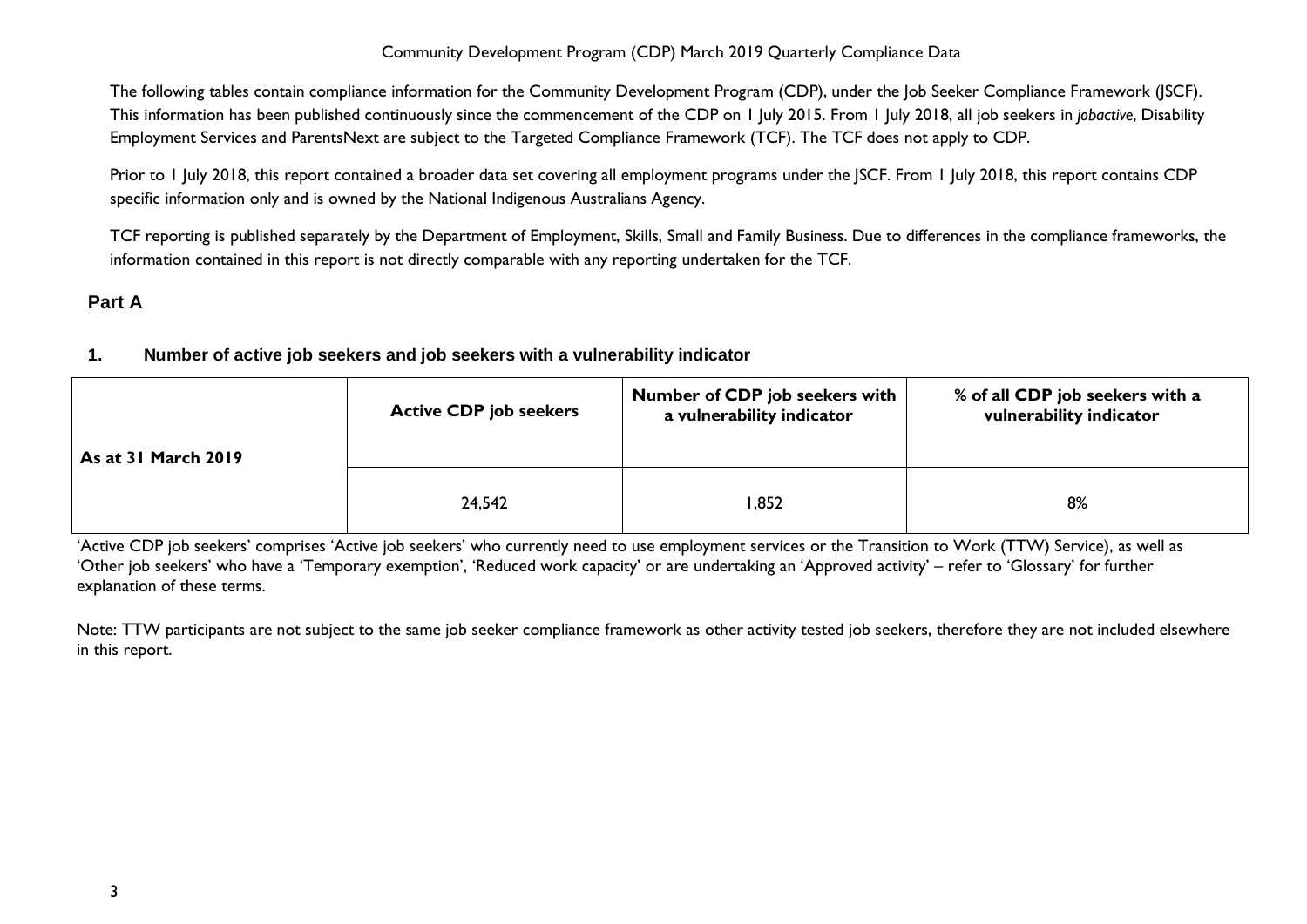#### <span id="page-3-0"></span>**2. Attendance at Appointments**

# <span id="page-3-1"></span>**2a.** *Attendance at Appointments with CDP employment services providers*

|                          | <b>Appointments attended</b> |     |              |                | <b>Appointments not attended</b> |              |     | <b>Total</b>        |
|--------------------------|------------------------------|-----|--------------|----------------|----------------------------------|--------------|-----|---------------------|
|                          |                              |     | Valid reason | Invalid reason | <b>Discretion</b>                | <b>Total</b> |     | <b>Appointments</b> |
| January to 31 March 2019 | No.                          | %   | %            | %              | %                                | No.          | %   | No.                 |
|                          | 60,968                       | 56% | 19%          | 22%            | 3%                               | 48,694       | 44% | 109,662             |

#### <span id="page-3-2"></span>**2b.** *Attendance at Re-engagement Appointments with CDP employment services providers*

|                          | <b>Appointments attended</b> |     | <b>Appointments not attended</b> | Total<br><b>Appointments</b> |      |       |        |
|--------------------------|------------------------------|-----|----------------------------------|------------------------------|------|-------|--------|
| January to 31 March 2019 |                              |     | Valid reason                     | Invalid reason               |      | Total |        |
|                          | No.                          | %   | %                                | $\mathsf{o}$                 | No.  | %     | No.    |
|                          | 10,855                       | 89% | 2%                               | 9%                           | .386 | 11%   | 12,241 |

This table includes re-engagement appointments where reconnection was required following a missed appointment with an employment services provider.

The "not attended" result of "Discretion" is not available to employment services providers for this type of appointment.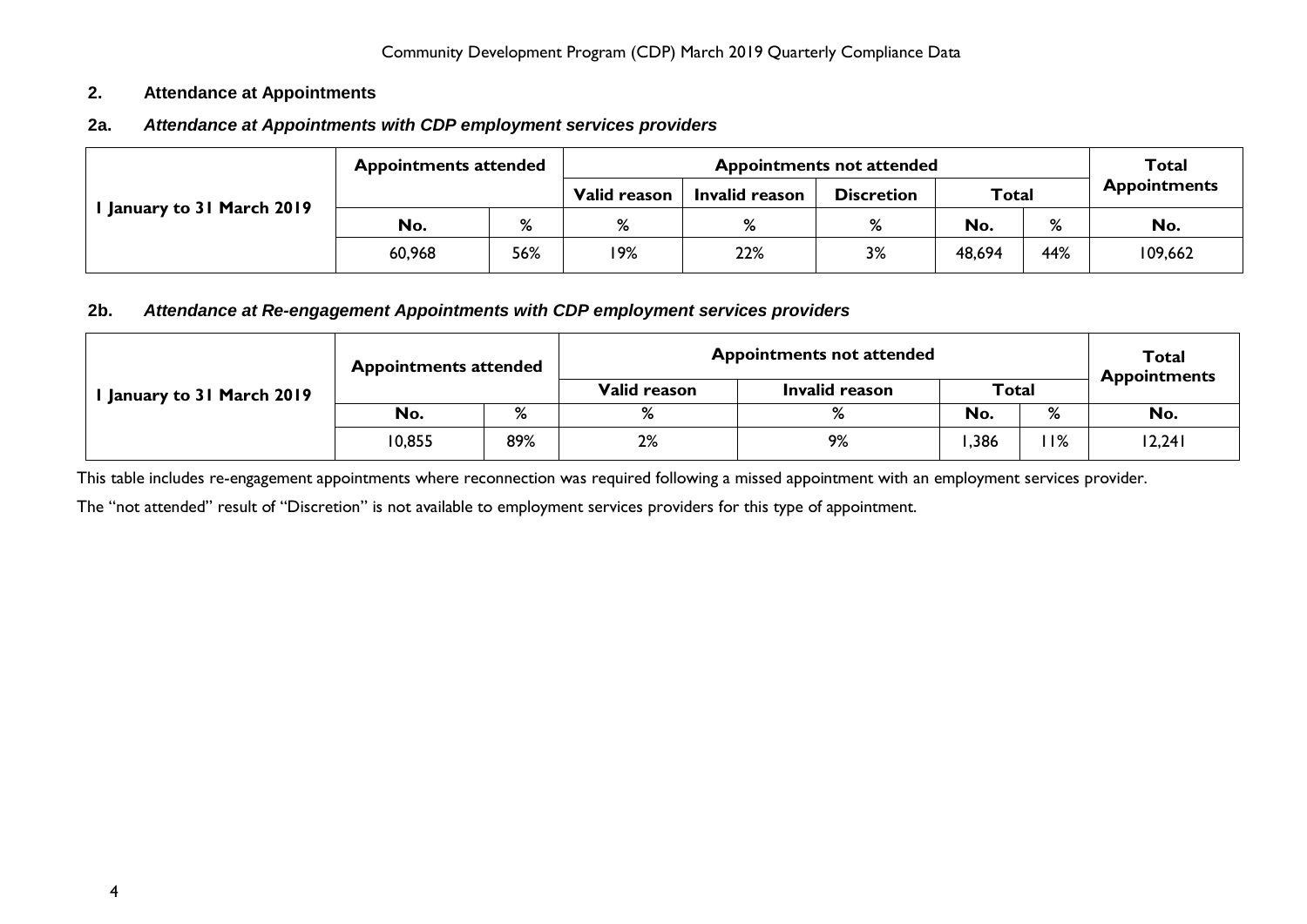#### <span id="page-4-0"></span>**3. Income Support payment suspensions for non-attendance at appointments/activities**

| January to 31 March 2019 | <b>Number of income support</b><br>payment suspensions for job<br>seekers missing appointment<br>with their provider or third<br>party | Number of income support payment<br>suspensions for job seekers following<br>disengagement from an activity | <b>Total Income Support</b><br><b>Payment Suspensions</b> |
|--------------------------|----------------------------------------------------------------------------------------------------------------------------------------|-------------------------------------------------------------------------------------------------------------|-----------------------------------------------------------|
|                          | 14,891                                                                                                                                 | 9,475                                                                                                       | 24,366                                                    |

This table is a count of all participation payment suspensions applied as a result of providers submitting:

- − Non-Attendance Reports for non-attendance at a provider appointment (see note to Table 5); or
- − Participation Reports for non-attendance at a third party appointment (such as an initial appointment with a Work for the Dole Host or Skills for Employment and Education provider) or disengagement from an activity.

Where an income support payment suspension has started it will continue until it is lifted, which is usually when a job seeker attends the appointment.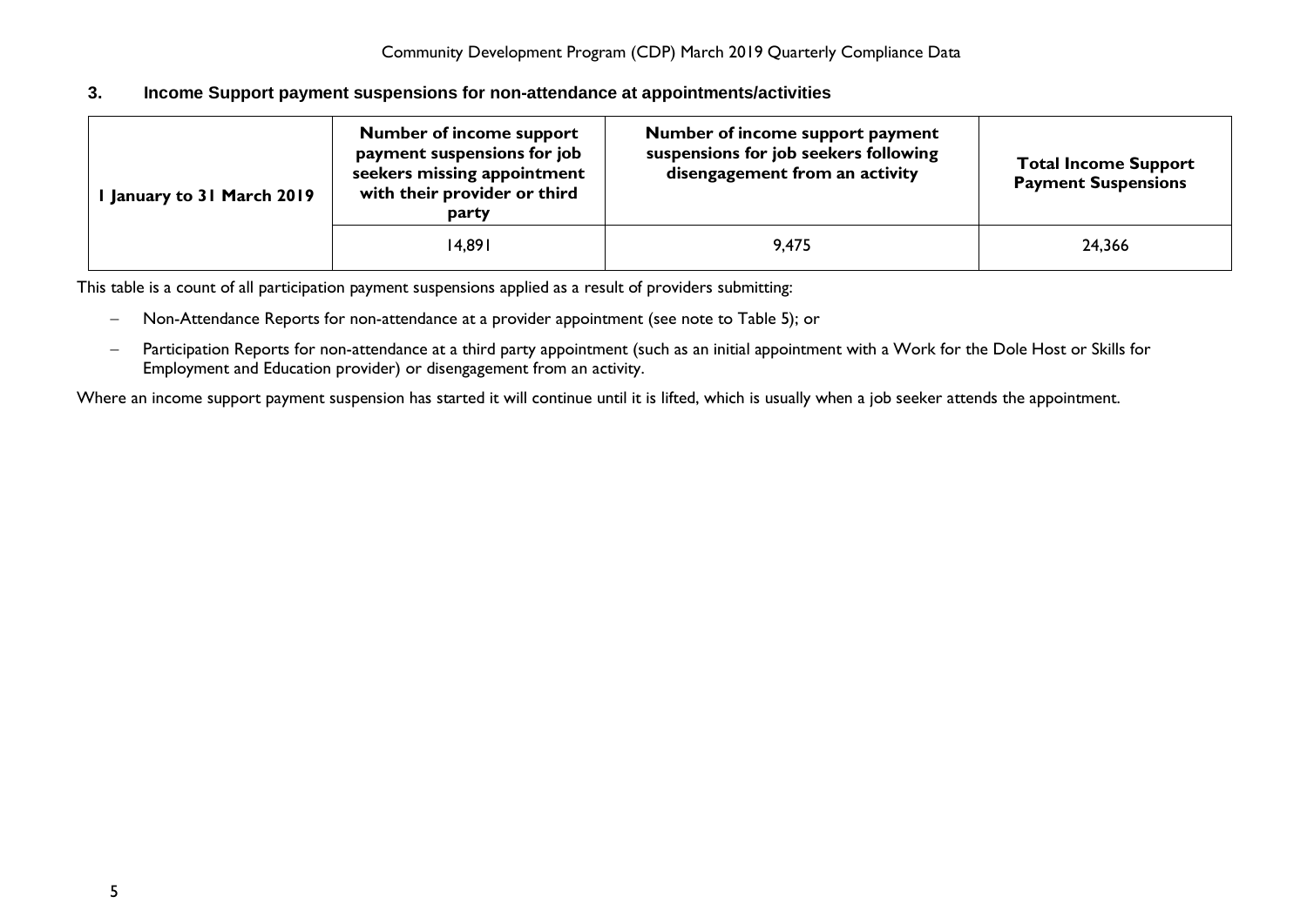#### <span id="page-5-0"></span>**4. Number of Non-Attendance Reports, Participation Reports and Provider Appointment Reports**

| <b>I January to 31 March 2019</b> | Number of<br><b>Non-Attendance Reports</b> | Number of Non-Attendance Reports as a<br>% of non-attended appointments without a<br>valid reason | <b>Number of Participation</b><br><b>Reports and Provider</b><br><b>Appointment Reports</b> |
|-----------------------------------|--------------------------------------------|---------------------------------------------------------------------------------------------------|---------------------------------------------------------------------------------------------|
|                                   | 20,220                                     | 73.8%                                                                                             | 74.099                                                                                      |

Non-Attendance Reports may be used by providers, after first attempting to contact the job seeker, to report to the Department of Human Services where a job seeker fails to attend a provider appointment without giving prior notice of a valid reason.

Once received by the Department of Human Services, a Non-Attendance Report will trigger an income support payment suspension which will generally remain in place until the job seeker attends a re-engagement appointment. Submission of a Non-Attendance Report by a provider does not require the Department of Human Services to investigate whether a participation failure has occurred.

"Number of Non-Attendance Reports as a % of non-attended appointments" is the number of submitted Non-Attendance Reports as a proportion of the number of provider appointments not attended during the quarter (excluding where the provider considered the job seeker had a reasonable excuse for their non-attendance – i.e. 'Valid Reason').

Provider Appointment Reports were introduced on 1 July 2015. A provider submits a Provider Appointment Report when they want the Department of Human Services to investigate whether a 'Non-Attendance Failure' should be applied. In the above table, Provider Appointment Reports have been grouped with Participation Reports for Connection, Reconnection, No Show No Pay and Serious Failures for refusing to accept or commence in a suitable job (i.e. those Participation Reports which are directly submitted by providers to the Department of Human Services for investigation).

Participation Reports can also be submitted for non-appointment related reasons. As such, the number of Provider Appointment Reports and Participation Reports is not expressed "as a percentage of non-attended appointments".

# <span id="page-5-1"></span>**5. Reasons for providers reporting non-compliance to the Department of Human Services**

|                          | Main reasons                                     |     |                                      |     |                        |      | <b>Other</b> | Total for all |  |
|--------------------------|--------------------------------------------------|-----|--------------------------------------|-----|------------------------|------|--------------|---------------|--|
| January to 31 March 2019 | <b>Failure to attend provider</b><br>appointment |     | <b>Failure to attend</b><br>activity |     | Total for main reasons |      | reasons      | reasons       |  |
|                          | No.                                              | %   | No.                                  | %   | No.                    | %    | %            | No.           |  |
|                          | 20,228                                           | 21% | 74,085                               | 79% | 94,313                 | 100% | $<$ I%       | 94,324        |  |

This table includes a count of all Non-Attendance Reports, Provider Appointment Reports and Participation Reports.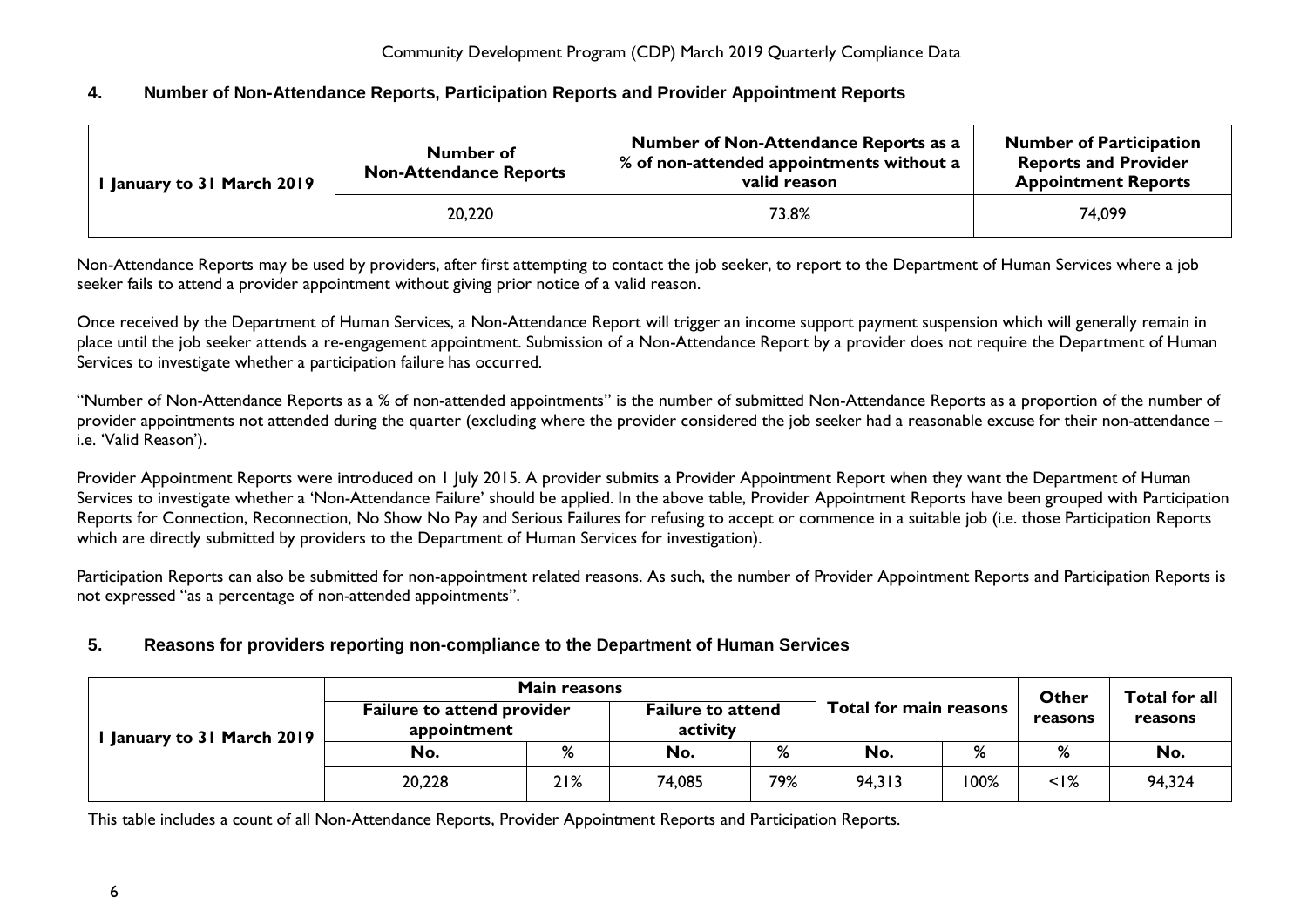# <span id="page-6-1"></span><span id="page-6-0"></span>**6. Department of Human Services responses to Provider Appointment Reports and Participation Reports**

|                            | <b>Participation Failure imposed (Applied)</b> |              | <b>Participation Failure not imposed</b><br>(Rejected) | <b>Total reports</b> |        |  |
|----------------------------|------------------------------------------------|--------------|--------------------------------------------------------|----------------------|--------|--|
| I January to 31 March 2019 | No.                                            | $\mathbf{o}$ | No.                                                    |                      | No.    |  |
|                            | 29,049                                         | 39%          | 45,050                                                 | 61%                  | 74,099 |  |

#### **6a.** *Department of Human Services responses to Provider Appointment Reports and Participation Reports*

Participation Reports and Provider Appointment Reports are rejected if the Department of Human Services determines that the job seeker gave prior notice of a reasonable excuse for their failure to attend an appointment or had a reasonable excuse but was unable to give prior notice. Although Non-Attendance Reports are also used to report non-compliance and can be found to be invalid (for example, the job seeker was not on payment at the time of their non-attendance), the Department of Human Services is not required to determine whether or not the job seeker had a reasonable excuse for their non-attendance because no participation failure can be applied. For this reason, Non-Attendance Reports, which are used to report non-attendance at provider appointments, are not included in this table because they do not result in a Participation Failure under the compliance framework and simply delay a job seeker's income support payment rather than resulting in a penalty.

Figures for "Participation Failure imposed" may differ from figures for "Total Failures" in Table 9a because the above table only includes failures that are reported via a Provider Appointment Report or Participation Report from a provider; that is, Non-Attendance Failures, Connection, Reconnection, No Show No Pay, and Serious Failures for refusing to accept or commence in a suitable job. Provider Appointment Reports and Participation Reports are not directly submitted for Serious Failures due to persistent non-compliance as these are determined following a Comprehensive Compliance Assessment (CCA). Unemployment Non Payment Periods (UNPPs) are also excluded from the table as the majority of UNPPs are initiated by the Department of Human Services prior to the job seeker commencing in employment services. Table 10 includes Serious Failures for persistent non-compliance as well as UNPPs.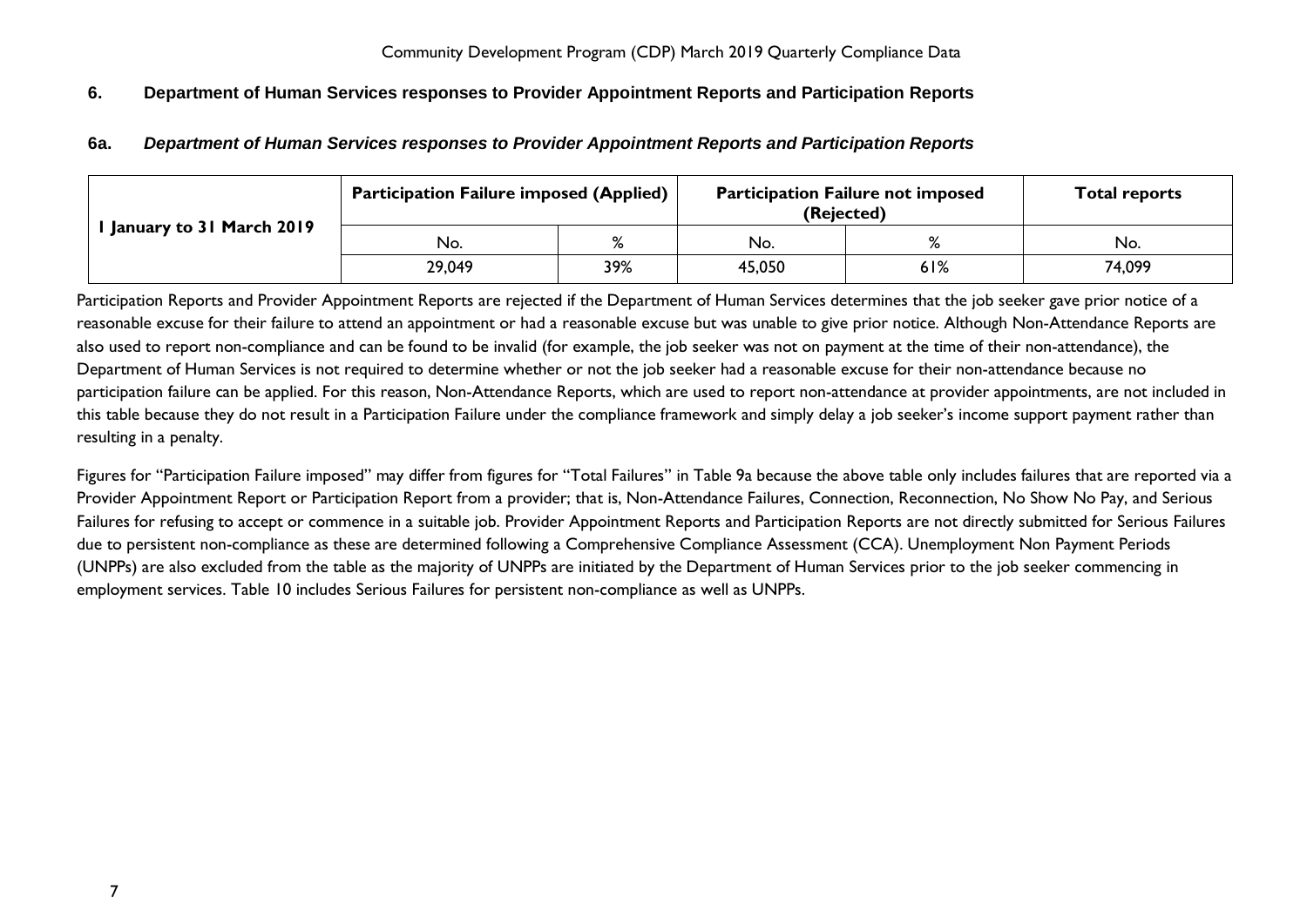# <span id="page-7-0"></span>**6b.** *Participation Failures applied by the Department of Human Services due to unacceptable reasons given by job seekers for non-attendance*

| <b>Reason Participation Failure Applied</b>                 | <b>Number Participation Failures</b> | % of All Participation Failures Applied |
|-------------------------------------------------------------|--------------------------------------|-----------------------------------------|
| Job seeker error                                            |                                      | 0%                                      |
| Manageable or unproven medical issue                        |                                      | 0%                                      |
| Job seeker chose not to participate                         | 0                                    | 0%                                      |
| Job seeker denied being notified                            | 0                                    | 0%                                      |
| Foreseeable or unacceptable activity prevented compliance   | 0                                    | 0%                                      |
| Personal matter                                             | 0                                    | 0%                                      |
| Transport difficulties - insufficient to prevent compliance | 0                                    | 0%                                      |
| Cultural/ language issues                                   | 0                                    | 0%                                      |
| Job seeker considered work offered was unsuitable           | 0                                    | 0%                                      |
| No reason offered                                           | 0                                    | 0%                                      |
| Reason not recorded                                         | 35                                   | $<$ I%                                  |
| Reasonable excuse but no prior notice                       | 29,014                               | 100%                                    |
| <b>Total</b>                                                | 29,049                               | 100%                                    |

This table breaks down the data included in the "Participation Failure imposed' column of the previous overview table by the reason the job seeker gave for their failure. Reasons are recorded where the failure is for non-attendance at appointments with the Department of Human Services, third party appointments, with employers or for non-attendance at activities.

Non-Attendance Reports, which are used to report non-attendance at provider appointments, are not included in this table because they do not result in a Participation Failure under the compliance framework and simply delay a job seeker's income support payment rather than resulting in a penalty. Because of this, the job seeker's reason for non-attendance is not sought or recorded by the Department of Human Services

The Department of Human Services is required under legislation to determine each case on its merits and to consider whether or not the job seeker's personal circumstances affected their ability to comply or to give prior notice of their inability to comply for each incidence of non-attendance. This table gives the types of excuses that job seekers provided to the Department of Human Services and which the Department of Human Services did not accept as reasonable in the specific circumstances of each case. In these instances, the Department of Human Services' decision-maker has determined that the circumstances described by the job seeker did not impact sufficiently on the job seeker's capacity to attend the appointment or activity at the scheduled time or there is no evidence to support the job seeker's reason for non-attendance or failure to give prior notice.

Note: Discrepancies may occur between the sum of component percentages and the total percentage, due to rounding.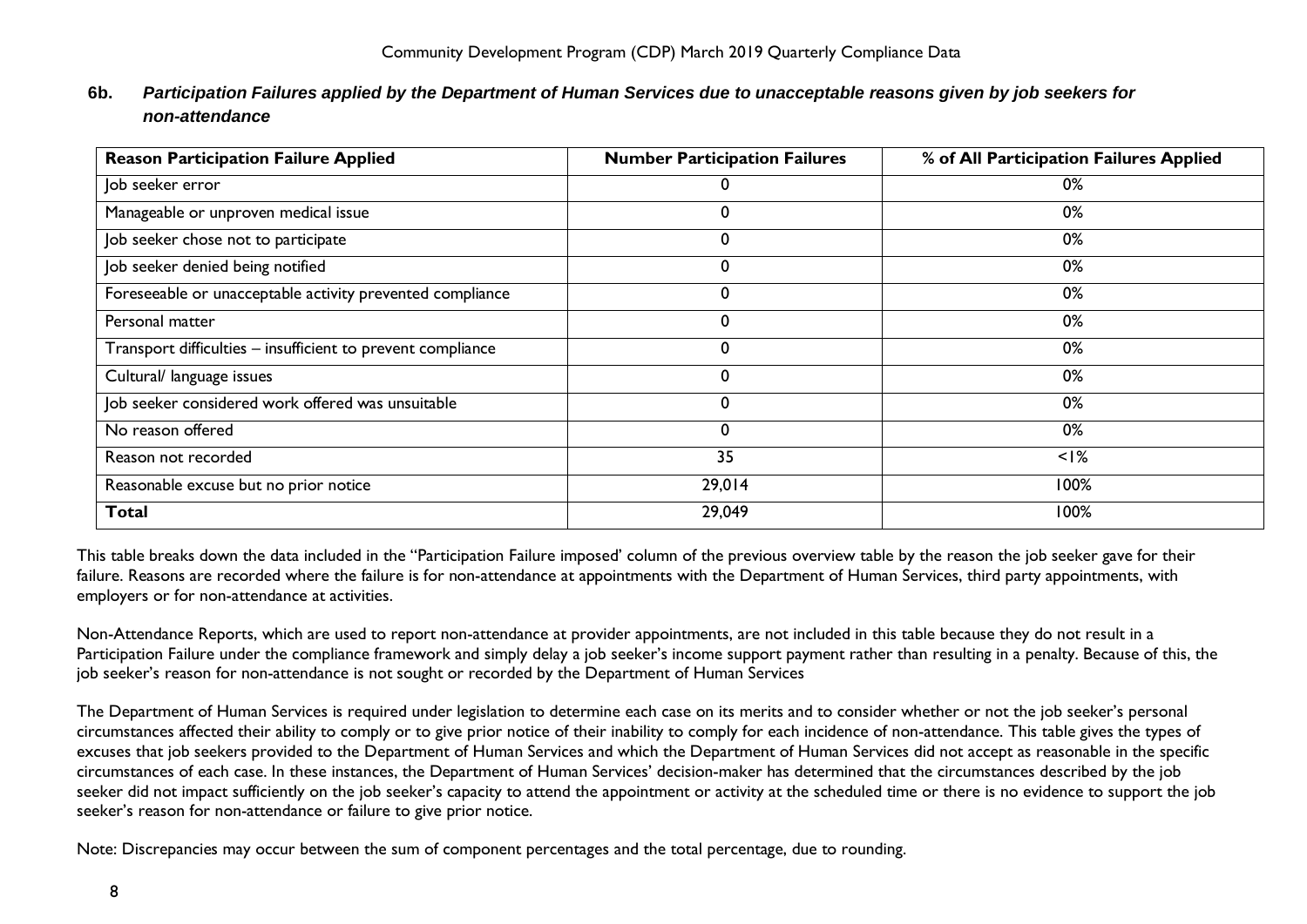<span id="page-8-0"></span>**6c.** *Department of Human Services' reasons for applying Provider Appointment Reports or Participation Reports*

|                          | Prior notice of reasonable excuse for non-attendance required |      |     |                                                            |                                                                    |                                |        |  |  |
|--------------------------|---------------------------------------------------------------|------|-----|------------------------------------------------------------|--------------------------------------------------------------------|--------------------------------|--------|--|--|
|                          | <b>Prior notice not</b><br>given - reasonable<br>excuse       |      |     | <b>Prior notice not</b><br>given - no reasonable<br>excuse | Prior notice given or<br>not relevant, but no<br>reasonable excuse | <b>Total</b><br><b>Applied</b> |        |  |  |
|                          | No.                                                           | %    | No. | %                                                          | No.                                                                | %                              | No.    |  |  |
| January to 31 March 2019 | 29,014                                                        | 100% | 0   | 0%                                                         | 35                                                                 | $\leq$  %                      | 29,049 |  |  |

Where a job seeker is unable to attend an appointment or activity they must give prior notice of their reason for not being able to attend, where it is reasonable to expect them to do so. If they fail to do so, a penalty may be applied regardless of the reason for non-attendance. Job seekers can therefore have penalties applied where:

- − they failed to give prior notice of a reasonable excuse for not attending an appointment or activity;
- − they gave prior notice but their excuse was not accepted by the Department of Human Services as reasonable; or
- − where there was no requirement to give prior notice (because the failure did not relate to attendance for example, a failure to enter into a Job Plan) but the job seeker had no reasonable excuse for their action.

Non-Attendance Reports, which are used to report non-attendance at provider appointments (which constitute the bulk of appointment types) are not included in this table because they do not result in a Participation Failure under the compliance framework. Instead they delay a job seeker's income support payment rather than result in a penalty. Because of this, whether or not the job seeker had a reasonable excuse is not investigated or recorded by the Department of Human Services.

Since 1 July 2015, a provider will submit a Provider Appointment Report if they want to recommend to the Department of Human Services that a penalty be applied for the job seeker's non-attendance. The Department of Human Services will investigate the job seeker's non-compliance and determine if a Non-Attendance Failure should be applied.

Note: Discrepancies may occur between the sum of component percentages and the total percentage, due to rounding.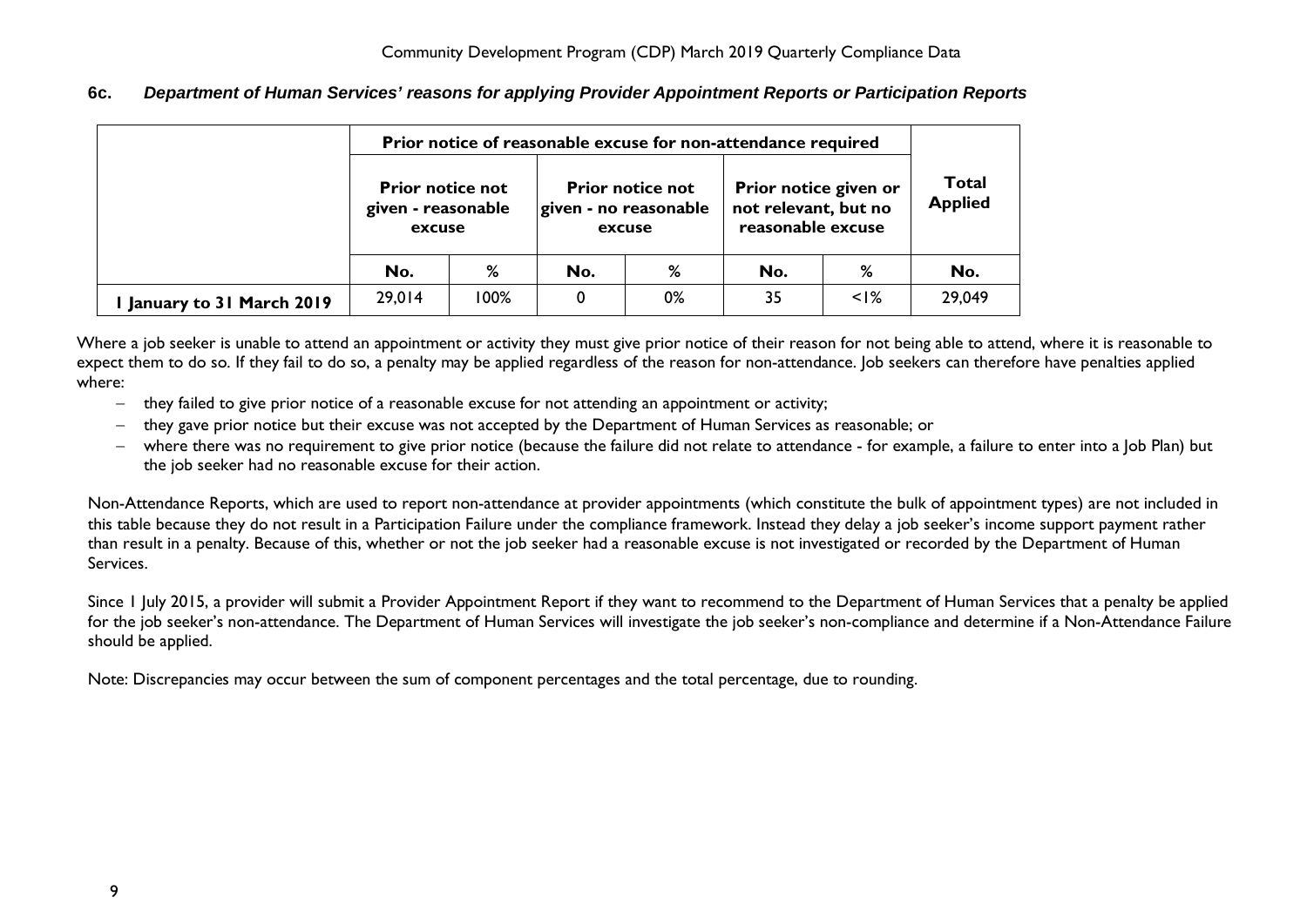## <span id="page-9-0"></span>**6d.** *Department of Human Services' reasons for rejecting Provider Appointment Reports and Participation Reports*

|                          | Job seeker had       |    |                                  | <b>Procedural errors relating to:</b> |                                                                                              | <b>Total procedural</b> |        | <b>Total</b>      |  |
|--------------------------|----------------------|----|----------------------------------|---------------------------------------|----------------------------------------------------------------------------------------------|-------------------------|--------|-------------------|--|
| January to 31 March 2019 | reasonable excuse    |    | <b>Nature of</b><br>requirements | <b>Notifying</b><br>requirements      | <b>Submitting Provider</b><br><b>Appointment Reports and</b><br><b>Participation Reports</b> |                         | errors | <b>Rejections</b> |  |
|                          | %<br>%<br>No.        |    | %                                | %                                     | No.                                                                                          | %                       | No.    |                   |  |
|                          | 37%<br>30%<br>16,842 | 3% | 30%                              | 28,208                                | 63%                                                                                          | 45,050                  |        |                   |  |

Non-Attendance Reports, which are used to report non-attendance at provider appointments where no prior notice of a valid reason was given, are not included in this table because they do not result in a Participation Failure under the compliance framework. Instead they delay a job seeker's income support payment rather than result in a penalty. Because of this, whether or not the job seeker had a reasonable excuse is not investigated or recorded by the Department of Human Services.

#### <span id="page-9-1"></span>**6e.** *Department of Human Services' reasons for rejecting Provider Appointment Reports and Participation Reports: Reasonable Excuse*

| January to 31     | <b>Medical</b><br>Ireason – A | <b>Medical</b><br>$reason - B$ | Other<br>acceptable<br>activity | Personal<br><b>crisis</b> | Caring<br>responsibilities | <b>Homelessness</b> | <b>Transport</b><br>difficulties | Cultural/language<br>issues | Other |              | <b>Total rejections for</b><br>reasonable excuse |  |
|-------------------|-------------------------------|--------------------------------|---------------------------------|---------------------------|----------------------------|---------------------|----------------------------------|-----------------------------|-------|--------------|--------------------------------------------------|--|
| <b>March 2019</b> |                               | %                              | %                               | %                         | $\mathsf{o}$               |                     |                                  | %                           |       | $\mathbf{O}$ | No.                                              |  |
|                   | 2.4%                          | $.8\%$                         | 12.7%                           | 3.8%                      | 2.5%                       | $\leq$  %           | .6%                              | 4.6%                        | 7.8%  | 37%          | 16,842                                           |  |

Percentages in this table represent the proportion of all Provider Appointment Reports and Participation Reports rejected. Each row equals the "Total reasonable excuse" percentage, rather than adding up to 100%. Discrepancies may occur between the sum of component percentages and the total percentage, due to rounding.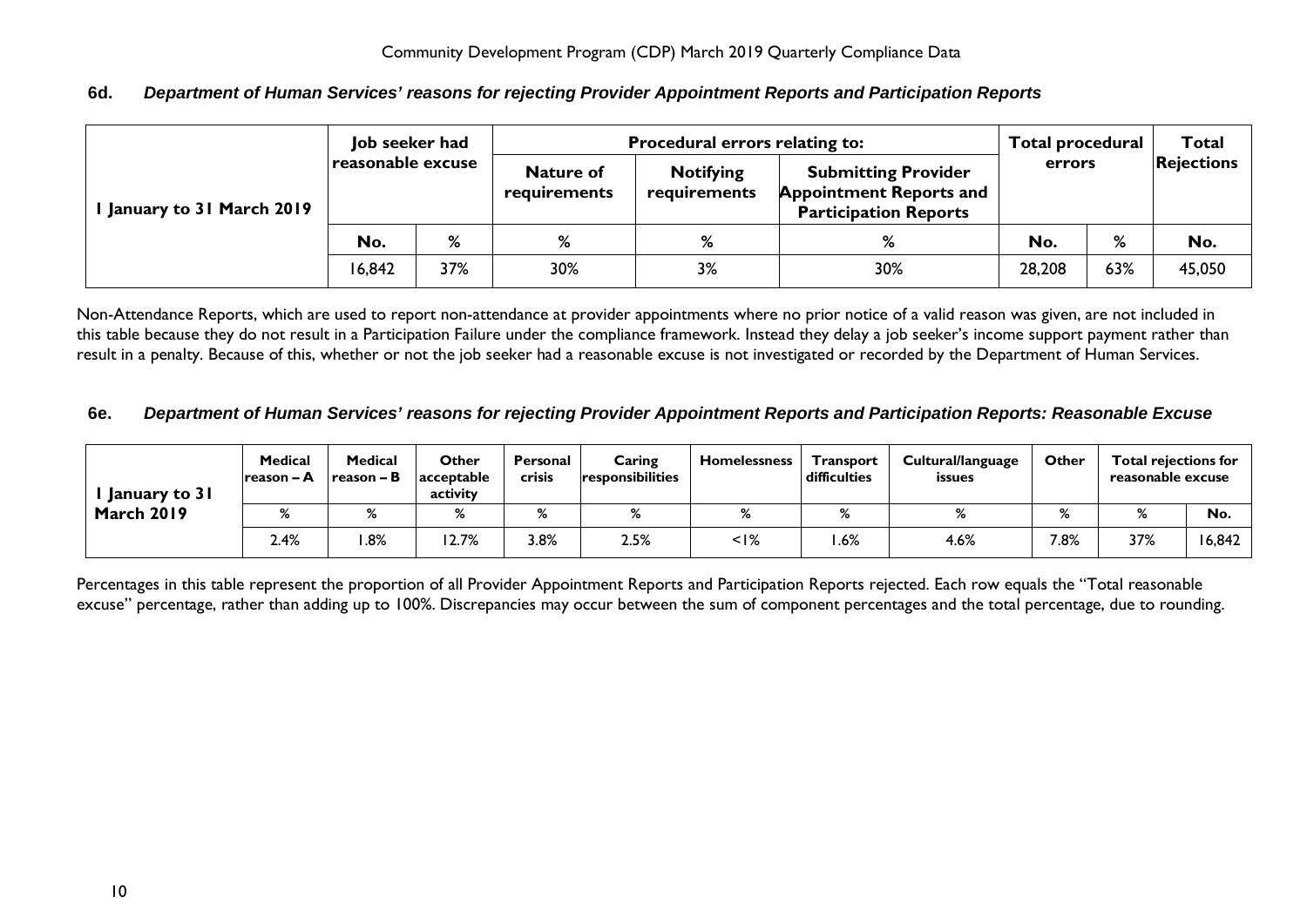| <b>Number of PRs, NARs or PARs per</b><br>job seeker | Number of all job seekers | % of all job seekers | % of PRs, NARs or PARs |
|------------------------------------------------------|---------------------------|----------------------|------------------------|
| 0                                                    | 5,063                     | 20.6%                | N/A                    |
|                                                      | 2,180                     | 8.9%                 | 0.8%                   |
|                                                      | 1,457                     | 5.9%                 | $1.1\%$                |
|                                                      | 1,271                     | 5.2%                 | l.4%                   |
|                                                      | 1,097                     | 4.5%                 | 1.6%                   |
| $5+$                                                 | 13,474                    | 54.9%                | 95.1%                  |
| <b>Total</b>                                         | 24,542                    | 100%                 | 100%                   |

# <span id="page-10-0"></span>**7. Number of Compliance Reports Submitted per job seeker over past 12 months (as at 31 March 2019)**

This table shows the number and percentage of job seekers who have not been reported for non-compliance and the number and percentage that have been reported, either through a Participation Report, Non-Attendance Report and/or Provider Appointment Report, on one or multiple occasions.

A Provider Appointment Report must be preceded by a Non-Attendance Report; however, every Non-Attendance Report may not result in a Provider Appointment Report being submitted by a provider. When a Provider Appointment Report is submitted, the preceding Non-Attendance Report is not counted in the table above.

"Number of all job seekers" and "% of all job seekers" indicates the total number and proportion of all job seekers as at 31 March 2019 who received the specified number of Participation Reports, Provider Appointment Reports and/or Non-Attendance Reports over the preceding twelve months.

"% of PRs, NARs, or PARs" indicates the percentage of Participation Reports, Provider Appointment Reports and Non-Attendance Reports submitted in relation to each particular cohort of job seekers at 31 March 2019 during the preceding twelve month period (e.g. 95.1 per cent of all compliance reports submitted between 1 April 2018 and 31 March 2019 were submitted in relation to those job seekers who, as at 31 March 2019, had received five or more Participation Reports, Provider Appointment Reports and/or Non-Attendance Reports during the previous 12 months).

Note: Discrepancies may occur between the sum of component percentages and the total percentage, due to rounding.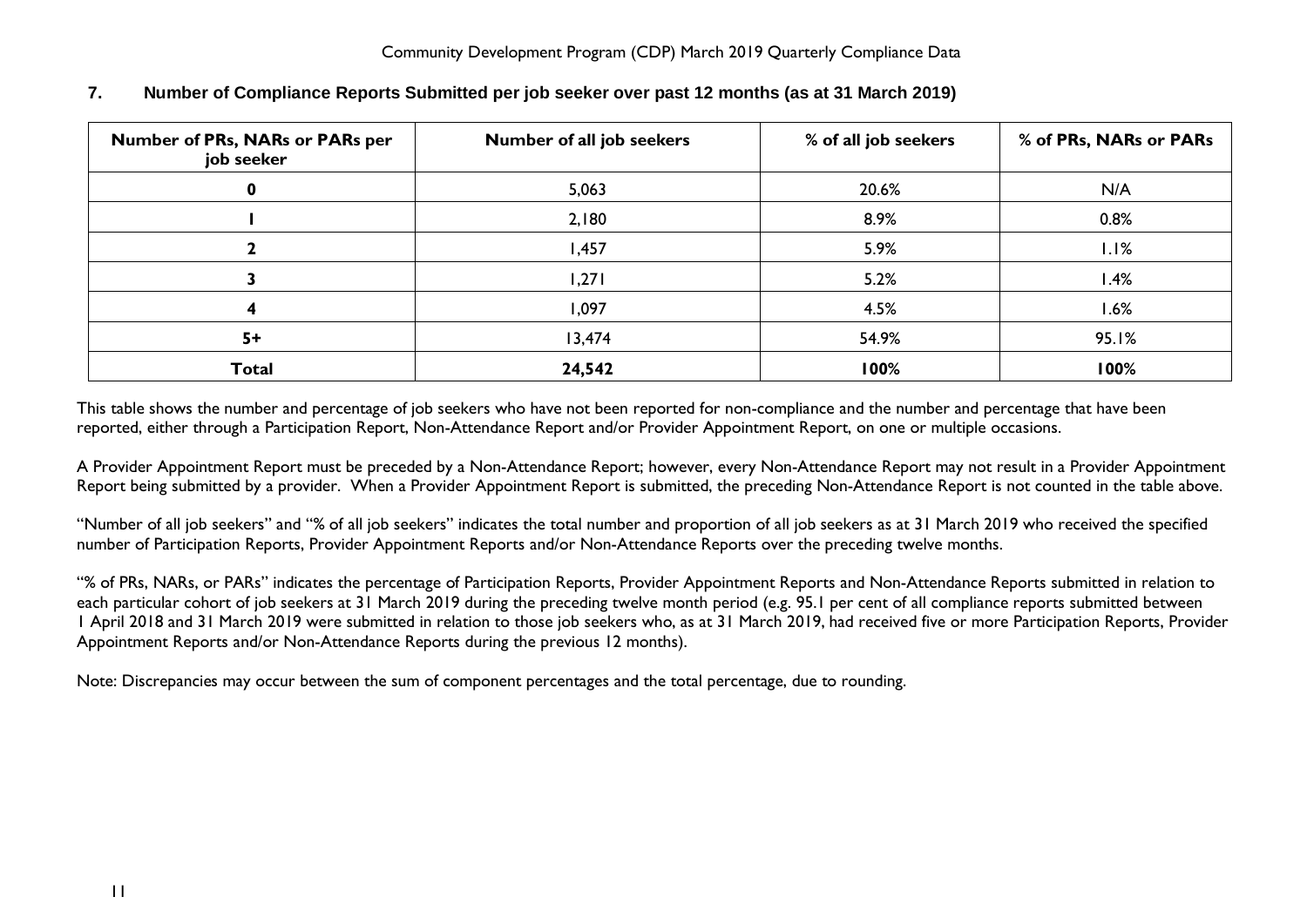#### <span id="page-11-0"></span>**8. Number of Participation Failures Applied**

| <b>Number of Participation Failures</b> | $\pm$ Number of job seekers with a Participation Failure $\pm$ | % of job seekers with a Participation Failure  |
|-----------------------------------------|----------------------------------------------------------------|------------------------------------------------|
| l January to 31 March 2019              | applied in past 12 months, as at 31 March 2019                 | applied in past 12 months, as at 31 March 2019 |
| 35,263                                  | 12,201                                                         | 49.7%                                          |

"Number of Participation Failures" shown include applied Connection, Reconnection, No Show No Pay failures, Non-Attendance failures, and Serious Failures for persistent non-compliance or failing to accept or commence in a suitable job.

Participation Failures are applied where the Department of Human Services has assessed a Participation Report or a Provider Appointment Report and has determined under social security law that the job seeker did not have a reasonable excuse. The Department of Human Services then records the Participation Failure on the job seeker's record and this may or may not result in the application of a financial penalty, depending on the failure type.

Non-Attendance Reports, like Participation Reports, are a mechanism for providers to report non-compliance. However, the Department of Human Services does not consider reasonable excuse before actioning Non-Attendance Reports and they do not result in the application of a Participation Failure or penalty (only income support payment suspension). Unemployment Non Payment Periods (UNPPs) are also excluded from the table as the majority of UNPPs are initiated by the Department of Human Services prior to a job seeker commencing in employment services.

Figures for "Number of Participation Failures" during the quarter above may differ from the figures for "Participation Failures imposed" in Table 6a, as Table 6a does not include Serious Failures for persistent non-compliance.

"Number of job seekers with a Participation Failure applied in past 12 months" indicates the total number of job seekers as at 31 March 2019 who had at least one Participation Failure applied over the preceding twelve months.

The "% of job seekers with a Participation Failure applied in past 12 months" figure gives the "Number of job seekers with a Participation Failure applied in past 12 months" figure as a proportion of all activity tested job seekers at that point in time (i.e. 31 March 2019).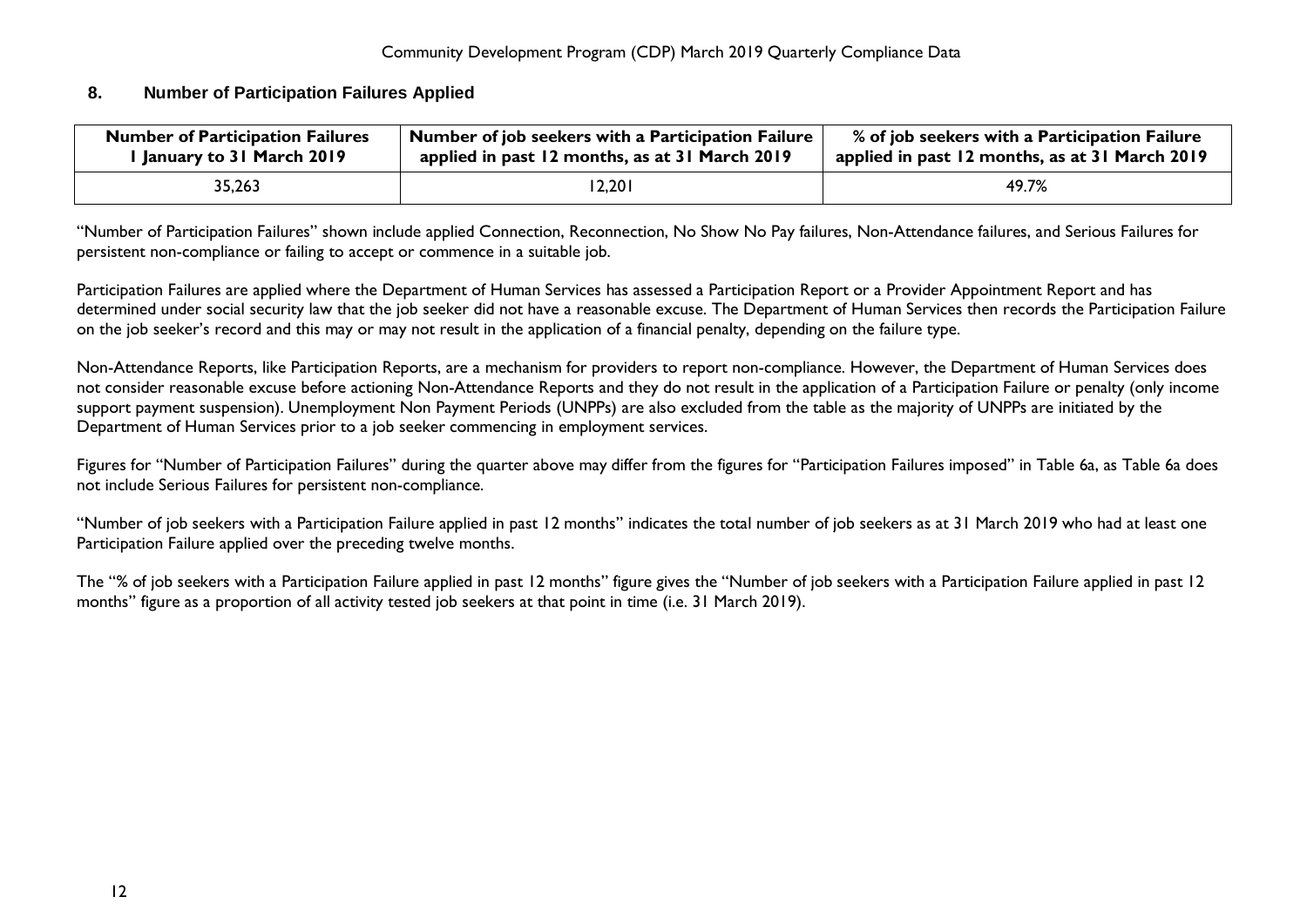# <span id="page-12-1"></span><span id="page-12-0"></span>**9. Types of Participation Failures**

| January to<br>31 March 2019 | <b>Connection</b><br><b>Failures</b> |    | <b>Reconnection</b><br><b>Failures</b> |    | <b>Non-Attendance Failures</b> |    | No Show No Pay<br><b>Failures</b> |                | <b>Serious</b><br><b>Failures</b> |                    | <b>Total</b><br><b>Failures</b> |
|-----------------------------|--------------------------------------|----|----------------------------------------|----|--------------------------------|----|-----------------------------------|----------------|-----------------------------------|--------------------|---------------------------------|
|                             | No.                                  | %  | No.                                    | %  | No.                            | %  | No.                               | %              | No.                               | $\mathsf{o}$<br>70 | No.                             |
|                             | np                                   | np | np                                     | nd | np                             | np | np                                | n <sub>D</sub> | np                                | nD                 | 35,263                          |

# **9a.** *Types of Participation Failures*

"Total Failures" above includes applied Connection failures, Reconnection failures, Non-Attendance failures, No Show No Pay failures, and Serious Failures for refusing to accept or commence a suitable job, and for persistent non-compliance following a CCA. Unemployment Non Payment Periods (UNPPs) are excluded as the majority of UNPPs are initiated by the Department of Human Services prior to the job seeker commencing in employment services. For further explanation of the various failure types refer to the Glossary.

# **9b.** *Types of Participation Failures: Serious Failures^*

<span id="page-12-2"></span>

|                            | <b>Total Serious</b><br>Failures <sup>^^</sup> |
|----------------------------|------------------------------------------------|
| I January to 31 March 2019 | No.                                            |
|                            | np                                             |

.<br>^The Department of Human Services undertake a CCA before determining if a job seeker has persistently failed to comply with their activity test requirements. A number of matters, set out in the *Social Security (Administration) (Persistent Non-compliance) (Employment) Determination 2015 (No. 1),* assist decision makers in deciding whether a job seeker has been persistently non-compliant.

^^Total serious failures includes persistent non-compliance, refused suitable job and did not commence suitable job.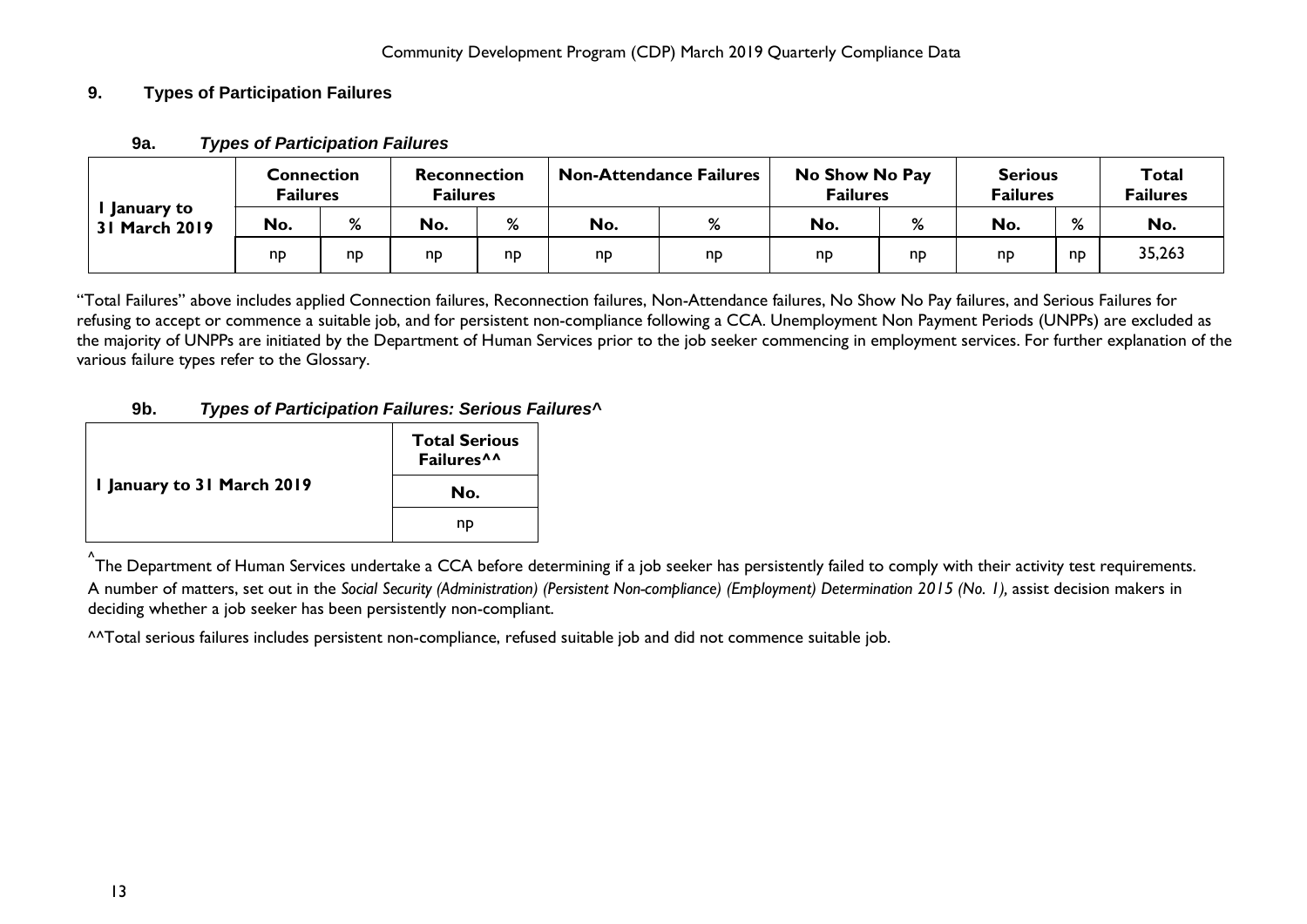# <span id="page-13-0"></span>**10. Sanctions for Serious Failures and Unemployment Non-Payment Periods**

| January to<br>31 March 2019 |                           | <b>Serious Failures</b> |       |                                 |                           |              |      |  |  |  |  |  |  |
|-----------------------------|---------------------------|-------------------------|-------|---------------------------------|---------------------------|--------------|------|--|--|--|--|--|--|
|                             | <b>Non-payment Period</b> |                         |       | <b>Financial Penalty waived</b> |                           |              |      |  |  |  |  |  |  |
|                             |                           |                         |       | <b>Compliance Activity</b>      | <b>Financial Hardship</b> | <b>Total</b> |      |  |  |  |  |  |  |
|                             | No.                       | %                       | No.   | %                               | No.                       | %            |      |  |  |  |  |  |  |
|                             | 441                       | 7%                      | 5,759 | 92%                             | 38                        | $<$ I%       | 6238 |  |  |  |  |  |  |

"Serious Failures and Unemployment Non-Payment Periods" shown are for refusing to accept or commence a suitable job, persistent non-compliance following a CCA, leaving a job voluntarily or dismissal due to misconduct.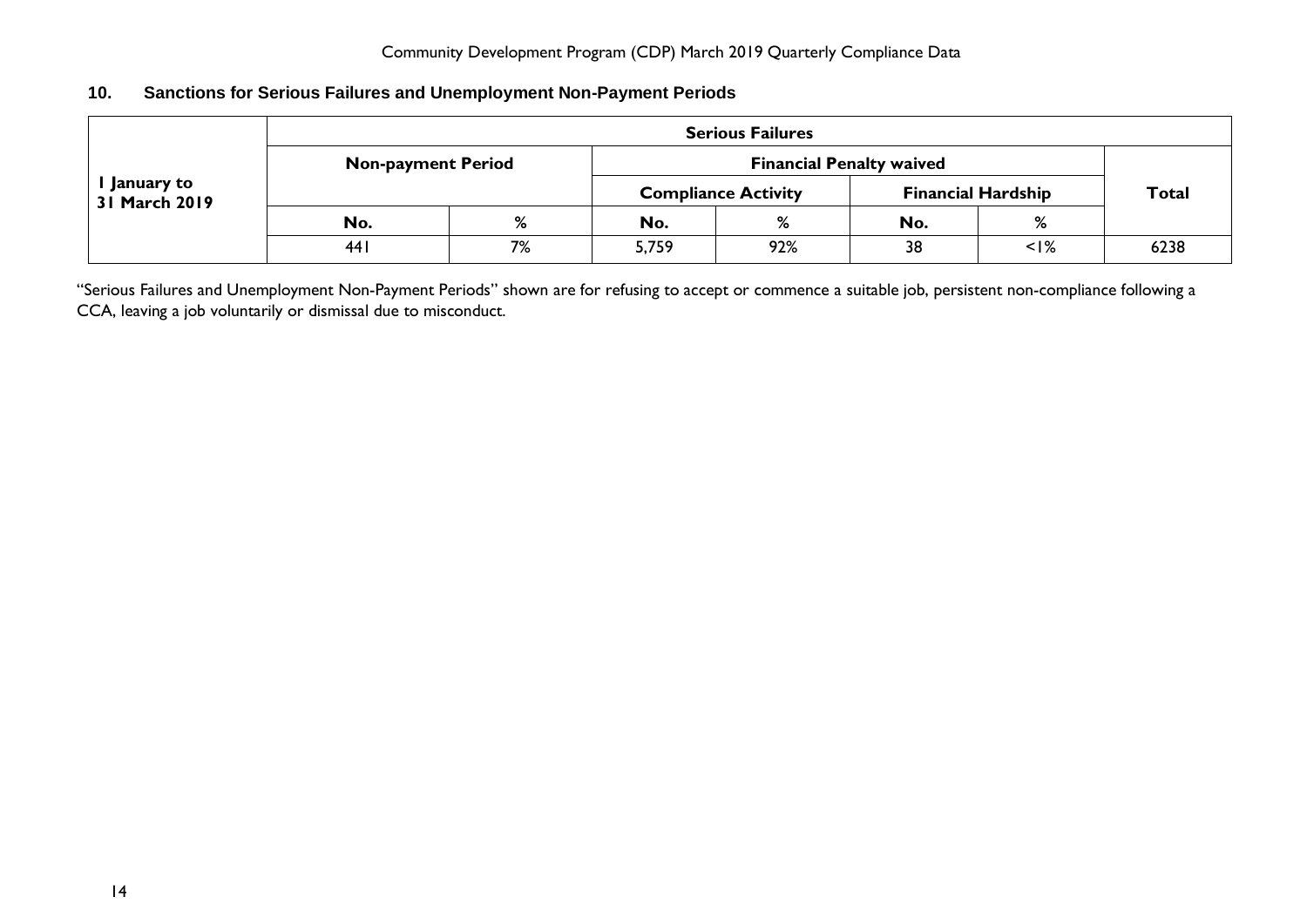# <span id="page-14-1"></span><span id="page-14-0"></span>**Part B**

#### <span id="page-14-2"></span>**11. Financial Penalties and Income Support Payment Suspensions by Gender**

#### **11a.** *Non Payment Periods (Serious and UNPPs) 1 January to 31 March 2019*

| Non Payment Periods (Serious and<br>UNPP <sub>s</sub> ) | Male  | Male % | Female | Female % | <b>Total</b> | Total % | <b>Financial</b><br><b>YTD</b> | <b>Financial</b><br>YTD% |
|---------------------------------------------------------|-------|--------|--------|----------|--------------|---------|--------------------------------|--------------------------|
| <b>Sub Total NPPs</b>                                   | 3,706 | 59.41% | 2,532  | 40.59%   | 6,238        | 100.00% | 22,991                         | 100.00%                  |

#### <span id="page-14-3"></span>**11b.** *Short Term Financial Penalties 1 January to 31 March 2019*

| <b>Short Term Financial Penalties (Non-</b><br><b>Attendance, Reconnection and NSNP)</b> | Male   | Male % | Female | <b>Female %</b> | Total  | Total % | <b>Financial</b><br>YTD | <b>Financial</b><br><b>YTD%</b> |
|------------------------------------------------------------------------------------------|--------|--------|--------|-----------------|--------|---------|-------------------------|---------------------------------|
| <b>Sub Total Short Term Financial Penalties</b>                                          | 16,958 | 58.39% | 2,086  | 41.61%          | 29,044 | 100.00% | 102,515                 | 100.00%                         |

#### <span id="page-14-4"></span>**11c.** *Total Financial Penalties 1 January to 31 March 2019*

| <b>Total Financial Penalties</b> | Male   | Male % | Female | Female % | <b>Total</b> | Total % | <b>Financial</b><br><b>YTD</b> | Financial<br>YTD% |
|----------------------------------|--------|--------|--------|----------|--------------|---------|--------------------------------|-------------------|
|                                  | 20,664 | 58.57% | 14,618 | 41.43%   | 35,282       | 100.00% | 125,506                        | 100.00%           |

Unemployment non-payment periods are generally for eight weeks. However, a person who has received Relocation Assistance to take up a job and voluntarily leaves this job without a reasonable excuse, or is dismissed for misconduct within the first six months, may be subject to a non-payment penalty period of 12 weeks. This penalty may also be applied if the job seeker accepts the job and relocates but does not commence employment.

Appointment related failures comprise of financial penalties for non-attendance at a provider or Department of Human Services (including CCA) appointment. Reconnection failures for not entering into a Job Plan can be applied when a job seeker does not attend an appointment with their provider then refuses to enter into a Job Plan at their re-engagement appointment. This refusal represents the job seeker's first refusal to enter into a Job Plan.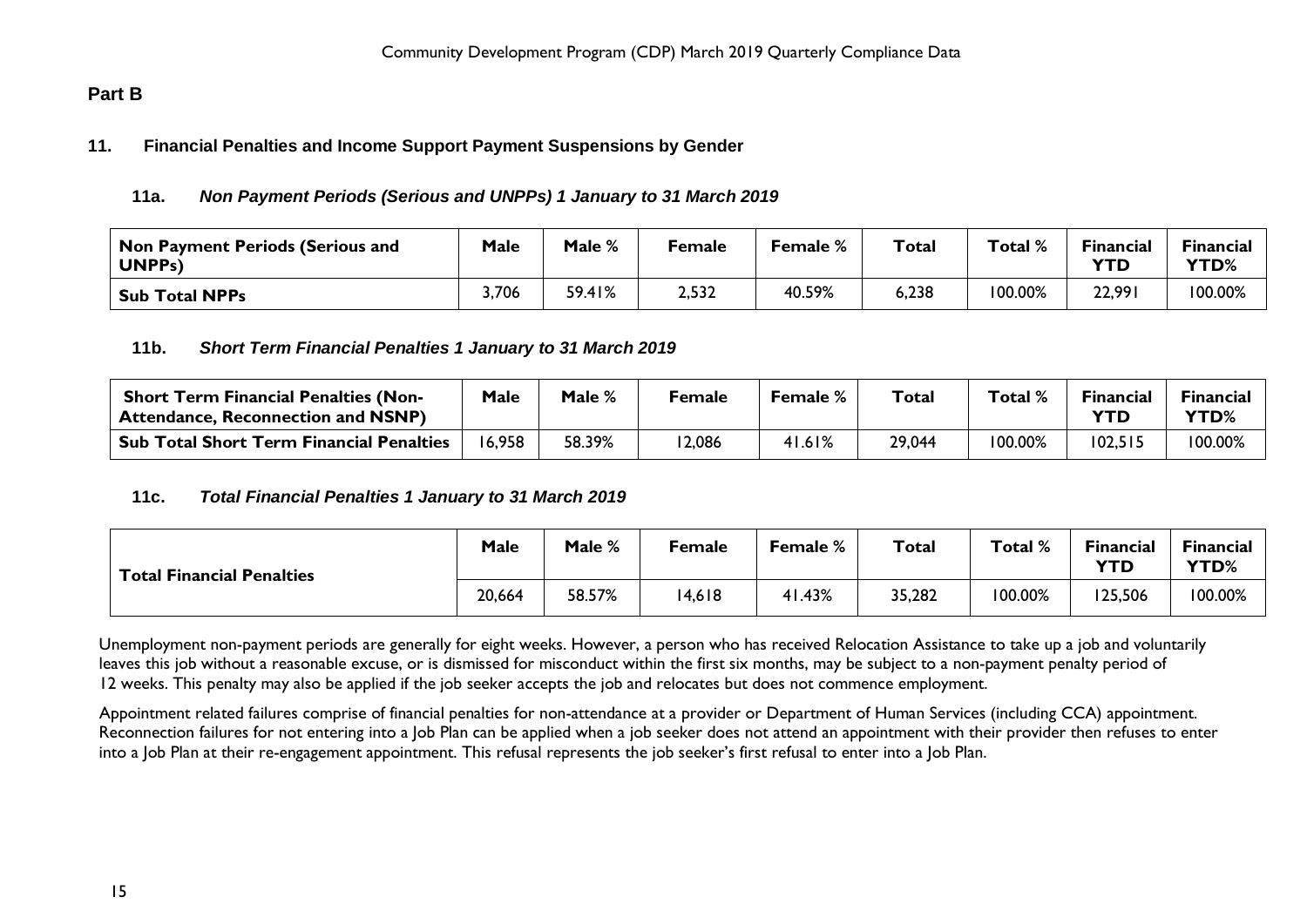<span id="page-15-0"></span>

| 11d. | Income Support Payment Suspensions 1 January to 31 March 2019 |
|------|---------------------------------------------------------------|
|------|---------------------------------------------------------------|

| Income Support payment suspensions                                   | <b>Male</b> | Male % | <b>Female</b> | <b>Female</b> % | Total  | Total % | <b>Financial</b><br><b>YTD</b> | <b>Financial</b><br><b>YTD%</b> |
|----------------------------------------------------------------------|-------------|--------|---------------|-----------------|--------|---------|--------------------------------|---------------------------------|
| Income support payment suspension -<br>non-attendance at appointment | 8,200       | 33.65% | 6,691         | 27.46%          | 14,891 | 61.11%  | 40,486                         | 58.19%                          |
| Income support payment suspension $-$<br>disengagement from activity | 5,444       | 22.34% | 4,031         | 16.54%          | 9,475  | 38.89%  | 29,085                         | 41.81%                          |
| <b>Total Income Support payment</b><br>suspensions                   | 3,644       | 56.00% | 10,722        | 44.00%          | 24,366 | 100.00% | 69,571                         | 100.00%                         |

Income support payment suspensions are applied when a job seeker fails to attend an appointment with their employment services provider and a Non-Attendance Report is submitted, or when a job seeker disengages from an activity and their provider indicates on a No Show No Pay Participation Report that they wish to discuss this with the job seeker.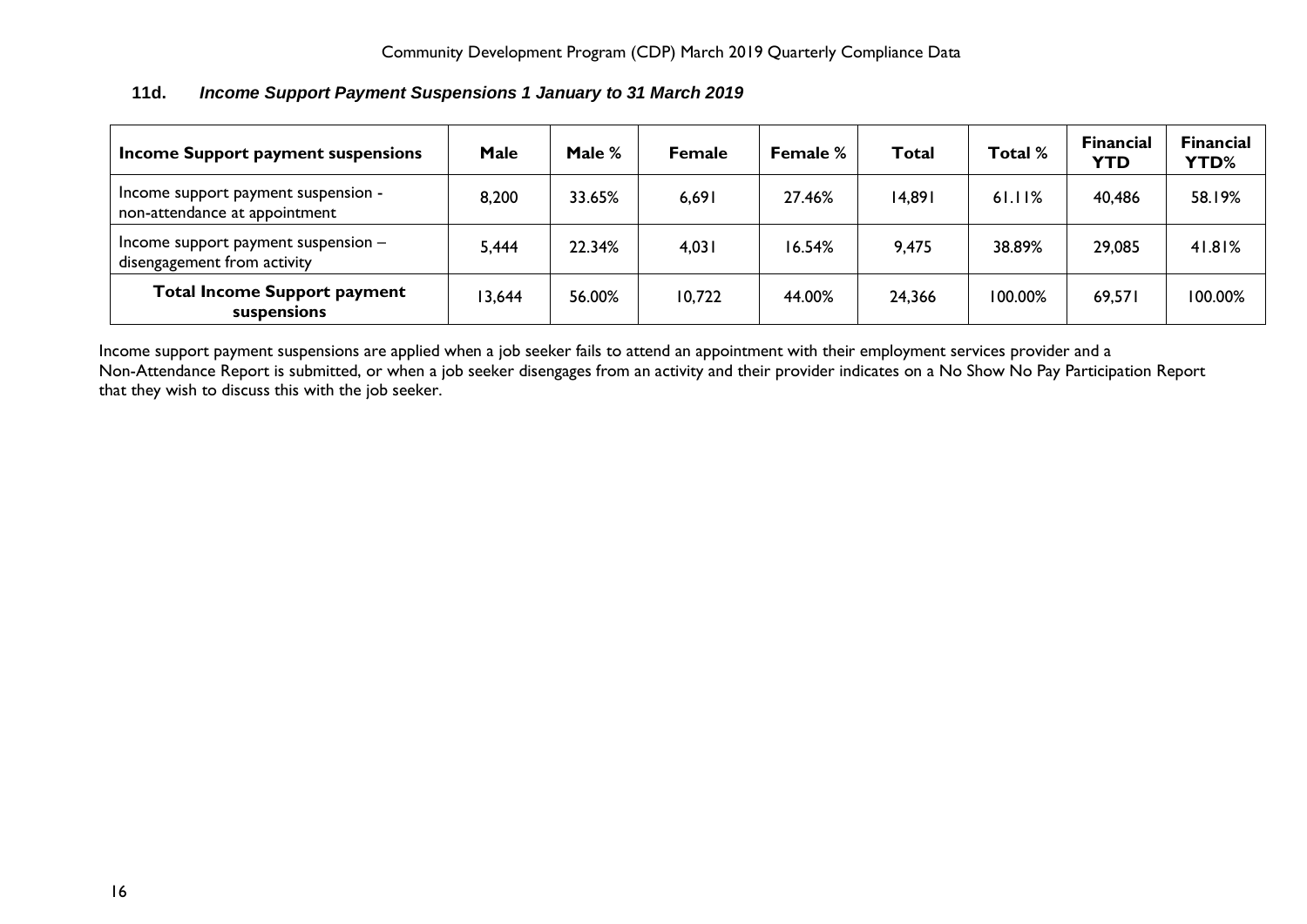# <span id="page-16-1"></span><span id="page-16-0"></span>**12. Financial Penalties and Income Support Payment Suspensions by Indigenous Status**

# **12a.** *Non Payment Periods (Serious and UNPPs) 1 January to 31 March 2019*

| <b>Non Payment Periods (Serious and</b><br>UNPPs) | Indigenous | Indigenous | Non-<br>Indigenous | Non-<br>Indigenous<br>% | <b>Total</b> | Total % | <b>Financial</b><br><b>YTD</b> | Financial<br>YTD% |
|---------------------------------------------------|------------|------------|--------------------|-------------------------|--------------|---------|--------------------------------|-------------------|
| <b>Sub Total NPPs</b>                             | 6, I 53    | 98.64%     | 85                 | .36%                    | 6,238        | 100.00% | 22,991                         | 100.00%           |

#### <span id="page-16-2"></span>**12b.** *Short Term Financial Penalties 1 January to 31 March 2019*

| <b>Short Term Financial Penalties (Non-</b><br><b>Attendance, Reconnection and NSNP)</b> | <b>Indigenous</b> | <b>Indigenous</b><br>% | Non-<br>Indigenous | Non-<br><b>Indigenous</b> | Total  | Total % | <b>Financial</b><br>YTD | <b>Financial</b><br>YTD% |
|------------------------------------------------------------------------------------------|-------------------|------------------------|--------------------|---------------------------|--------|---------|-------------------------|--------------------------|
| <b>Sub Total Short Term Financial</b><br><b>Penalties</b>                                | 28,359            | 97.64%                 | 685                | 2.36%                     | 29,044 | 100.00% | 102,515                 | 100.00%                  |

# <span id="page-16-3"></span>**12c.** *Total Financial Penalties 1 January to 31 March 2019*

| <b>Total Financial Penalties</b> | Indigenous | <b>Indigenous</b><br>$\mathsf{o}$ | Non-<br><b>Indigenous</b> | Non-<br>Indigenous<br>% | Total  | Total % | Financial<br><b>YTD</b> | <b>Financial</b><br>YTD% |
|----------------------------------|------------|-----------------------------------|---------------------------|-------------------------|--------|---------|-------------------------|--------------------------|
|                                  | 34,512     | 97.82%                            | 770                       | 2.18%                   | 35,282 | 100.0%  | 125,506                 | 100.00%                  |

Unemployment non-payment periods are generally for eight weeks. However, a person who has received Relocation Assistance to take up a job and voluntarily leaves this job without a reasonable excuse, or is dismissed for misconduct within the first six months, may be subject to a non-payment penalty period of 12 weeks. This penalty may also be applied if the job seeker accepts the job and relocates but does not commence employment.

Appointment related failures comprise of financial penalties for non-attendance at a provider or Department of Human Services (including CCA) appointment.

Reconnection failures for not entering into a Job Plan can be applied when a job seeker does not attend an appointment with their provider then refuses to enter into a Job Plan at their re-engagement appointment. This refusal represents the job seeker's first refusal to enter into a Job Plan.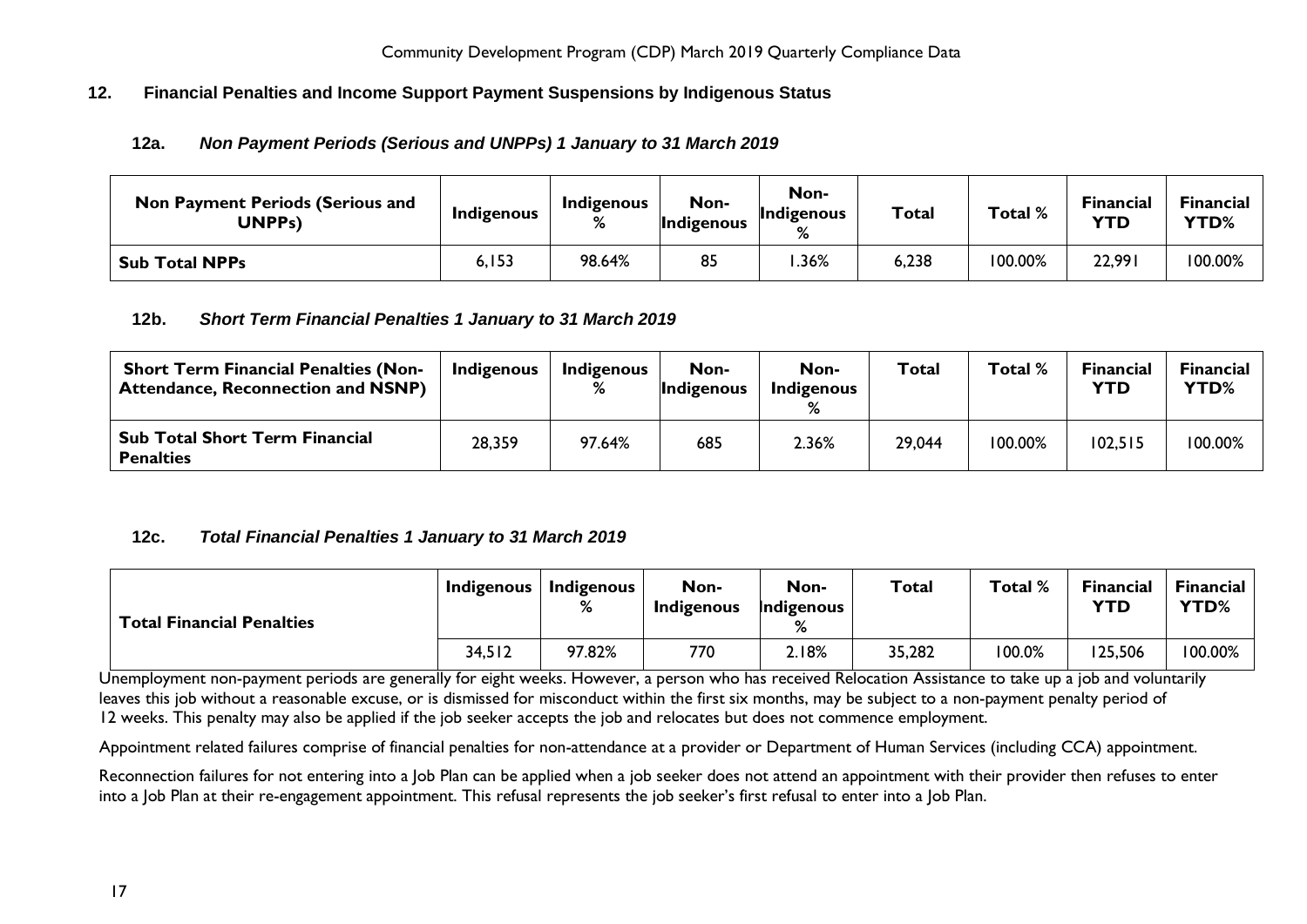<span id="page-17-0"></span>

| Income support payment suspensions                                   | <b>Indigenous</b> | <b>Indigenous</b><br>% | Non-<br>Indigenous | Non-<br>Indigenous<br>% | <b>Total</b> | Total % | <b>Financial</b><br><b>YTD</b> | <b>Financial</b><br><b>YTD%</b> |
|----------------------------------------------------------------------|-------------------|------------------------|--------------------|-------------------------|--------------|---------|--------------------------------|---------------------------------|
| Income support payment suspension -<br>non-attendance at appointment | 13,851            | 56.85%                 | 040, ا             | 4.27%                   | 14,891       | 61.11%  | 40,486                         | 58.19%                          |
| Income support payment suspension -<br>disengagement from activity   | 9,182             | 37.68%                 | 293                | 1.20%                   | 9,475        | 38.89%  | 29,085                         | 41.81%                          |
| <b>Total Income Support payment</b><br>suspensions                   | 23,033            | 94.53%                 | 1,333              | 5.47%                   | 24,366       | 100.00% | 69,571                         | 100.00%                         |

# **12d.** *Income Support Payment Suspensions 1 January to 31 March 2019*

Income support payment suspensions are applied when a job seeker fails to attend an appointment with their employment services provider and a Non-Attendance Report is submitted, or when a job seeker disengages from an activity and their provider indicates on a No Show No Pay Participation Report that they wish to discuss this with the job seeker.

# <span id="page-17-2"></span><span id="page-17-1"></span>**13. Financial Penalties and Income Support Payment Suspensions by Age Group**

# **13a.** *Non Payment Periods (Serious and UNPPs) 1 January to 31 March 2019*

| Non Payment Periods (Serious and<br><b>UNPPs)</b> | <b>Under</b><br>. . | 21<br>$-30$ | $31 - 40$ | $41 - 54$ | $55 +$ | <b>Total</b> | <b>Financial</b><br><b>YTD</b> | <b>Financial</b><br>YTD% |
|---------------------------------------------------|---------------------|-------------|-----------|-----------|--------|--------------|--------------------------------|--------------------------|
| <b>Sub Total NPPs</b>                             | 691                 | 2,661       | ,790      | ,038      | 58     | 6,238        | 22,991                         | 100.00%                  |

# <span id="page-17-3"></span>**13b.** *Short Term Financial Penalties 1 January to 31 March 2019*

| <b>Short Term Financial Penalties (Non-</b><br><b>Attendance, Reconnection and NSNP)</b> | <b>Under</b><br>ا 2 | $21 - 30$ | $31 - 40$ | $41 - 54$ | $55 +$ | <b>Total</b> | <b>Financial</b><br><b>YTD</b> | <b>Financial</b><br>YTD% |
|------------------------------------------------------------------------------------------|---------------------|-----------|-----------|-----------|--------|--------------|--------------------------------|--------------------------|
| Sub Total Short Term Financial<br><b>Penalties</b>                                       | 3,460               | 1,434     | 8,057     | 5,641     | 452    | 29,044       | 102,515                        | 100.00%                  |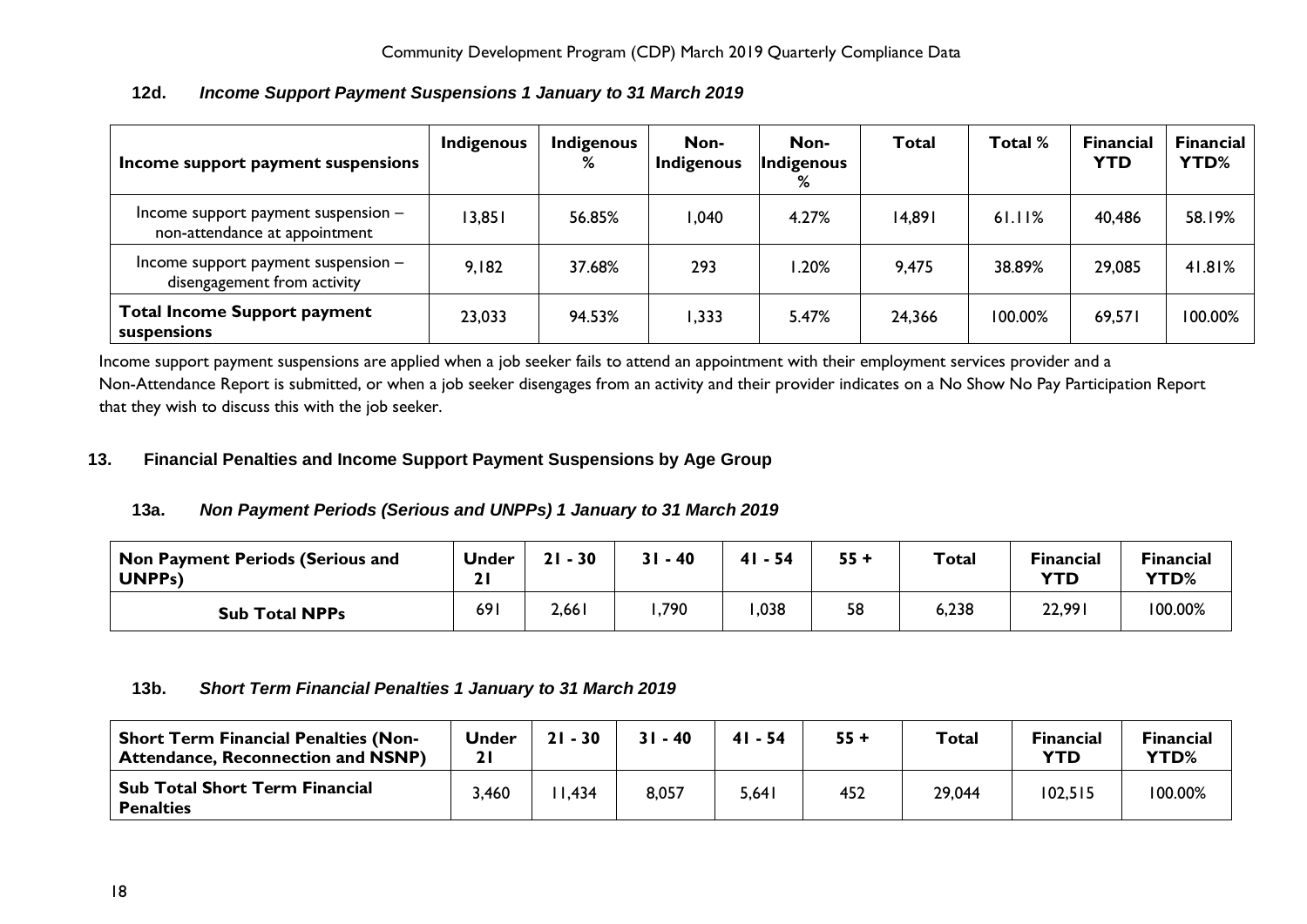#### **13c.** *Total Financial Penalties 1 January to 31 March 2019*

<span id="page-18-0"></span>

| <b>Total Financial Penalties</b> | <b>Under</b><br>. .<br>4I | 21<br>30 | 31<br>$-40$ | $41 - 54$ | $55 +$ | <b>Total</b> | <b>Financial</b><br><b>YTD</b> | <b>Financial</b><br>YTD% |
|----------------------------------|---------------------------|----------|-------------|-----------|--------|--------------|--------------------------------|--------------------------|
|                                  | 4,151                     | 14,095   | 9,847       | 6,679     | 510    | 35,282       | 125,506                        | 100.00%                  |

Unemployment non-payment periods are generally for eight weeks. However, a person who has received Relocation Assistance to take up a job and voluntarily leaves this job without a reasonable excuse, or is dismissed for misconduct within the first six months, may be subject to a non-payment penalty period of 12 weeks. This penalty may also be applied if the job seeker accepts the job and relocates but does not commence employment.

Appointment related failures comprise of financial penalties for non-attendance at a provider or Department of Human Services (including CCA) appointment.

Reconnection failures for not entering into a Job Plan can be applied when a job seeker does not attend an appointment with their provider then refuses to enter into a Job Plan at their re-engagement appointment. This refusal represents the job seeker's first refusal to enter into a Job Plan.

#### <span id="page-18-1"></span>**13d.** *Income Support Payment Suspensions 1 January to 31 March 2019*

| <b>Income Support Payment Suspensions</b>                            | Under<br>21 | $21 - 30$ | $31 - 40$ | $41 - 54$ | $55 +$ | <b>Total</b> | <b>Financial</b><br><b>YTD</b> | <b>Financial</b><br>YTD% |
|----------------------------------------------------------------------|-------------|-----------|-----------|-----------|--------|--------------|--------------------------------|--------------------------|
| Income Support Payment Suspension -non-<br>attendance at appointment | ,705        | 4,506     | 3,938     | 3,647     | .095   | 14,891       | 40,486                         | 58.19%                   |
| Income Support Payment Suspension -<br>disengagement from activity   | ,188        | 3,318     | 2,736     | 2,044     | 189    | 9,475        | 29,085                         | 41.81%                   |
| <b>Total Income Support Payment</b><br><b>Suspensions</b>            | 2,893       | 7,824     | 6,674     | 5,691     | .284   | 24,366       | 69,571                         | 100.00%                  |

Income support payment suspensions are applied when a job seeker fails to attend an appointment with their employment services provider and a Non-Attendance Report is submitted, or when a job seeker disengages from an activity and their provider indicates on a No Show No Pay Participation Report that they wish to discuss this with the job seeker.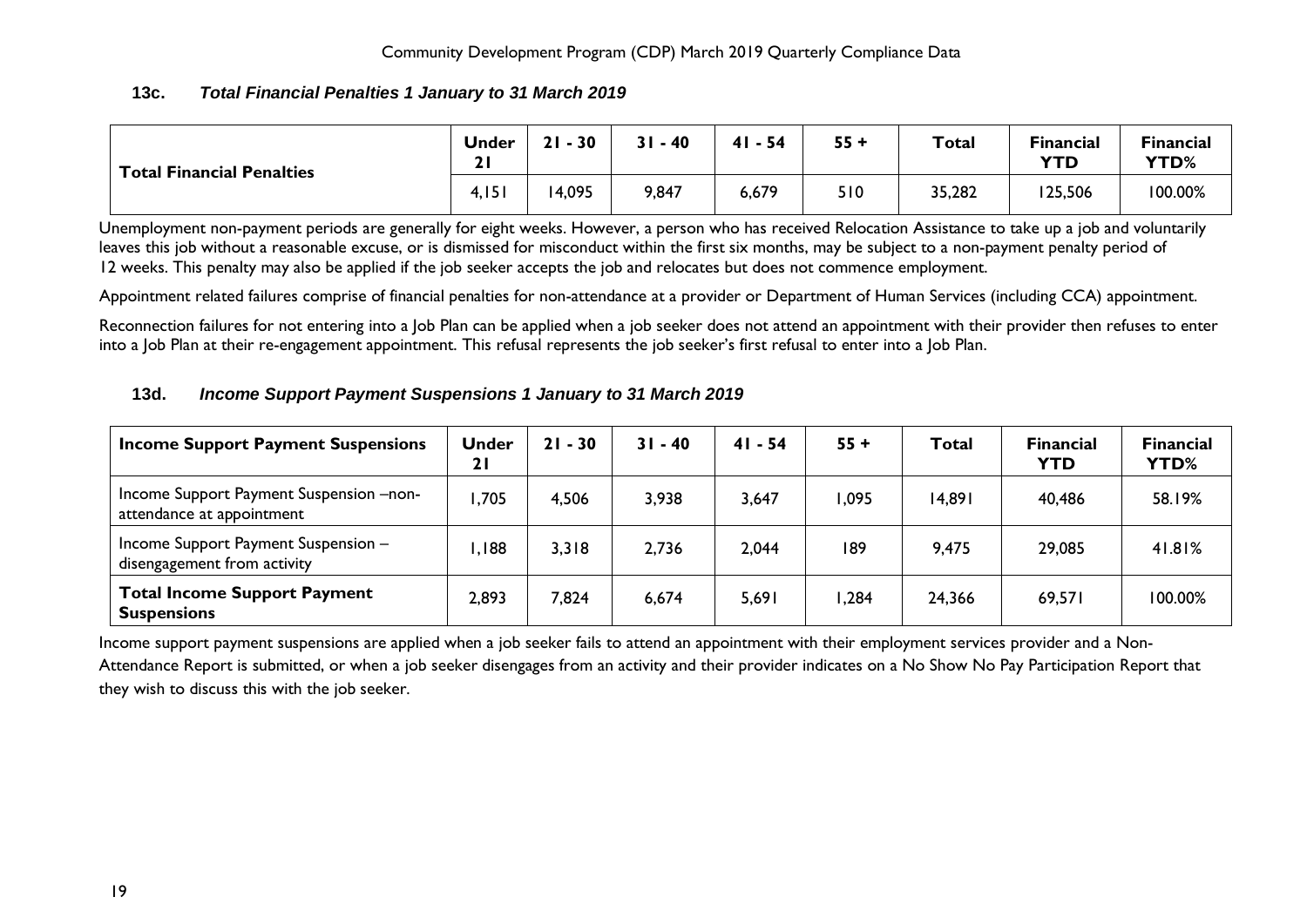# <span id="page-19-1"></span><span id="page-19-0"></span>**14. Financial Penalties and Income Support Payment Suspensions by Allowance Types**

# **14a.** *Non Payment Periods (Serious and UNPPs) 1 January to 31 March 2019*

| <b>Non Payment Periods (Serious Failure</b><br>and UNPP) | NSA <sup>^</sup> | <b>YAL</b> | <b>PPS</b> | Not on<br>allowance | <b>Total</b> | <b>Financial</b><br>YTD | <b>Financial</b><br>YTD% |
|----------------------------------------------------------|------------------|------------|------------|---------------------|--------------|-------------------------|--------------------------|
| Sub Total NPPs                                           | np               | nd         | np         | np                  | 6,238        | 22,991                  | 100.00%                  |

a. <sup>^</sup> Due to the small number of Activity Tested recipients of Special Benefit (SpB), these job seekers are included under the Newstart Allowance (NSA) column**.**

# <span id="page-19-2"></span>**14b.** *Short Term Financial Penalties 1 January to 31 March 2019*

| <b>Short Term Financial Penalties (Non-</b><br><b>Attendance, Reconnection and NSNP)</b> | NSA <sup>^</sup> | <b>YAL</b> | <b>PPS</b> | Not on<br>allowance | Total  | <b>Financial</b><br>YTD | <b>Financial</b><br>YTD% |
|------------------------------------------------------------------------------------------|------------------|------------|------------|---------------------|--------|-------------------------|--------------------------|
| Sub Total Short Term Financial<br><b>Penalties</b>                                       | nD               | np         | np         | np                  | 29,044 | 102,515                 | 100.00%                  |

a. <sup>^</sup> Due to the small number of Activity Tested recipients of Special Benefit (SpB), these job seekers are included under the Newstart Allowance (NSA) column.

# <span id="page-19-3"></span>**14c.** *Total Financial Penalties 1 January to 31 March 2019*

| <b>Total Financial Penalties</b> | NSA <sup>^</sup> | <b>YAL</b> | <b>PPS</b>     | Not on<br>allowance | <b>Total</b> | <b>Financial</b><br><b>YTD</b> | <b>Financial</b><br><b>YTD%</b> |
|----------------------------------|------------------|------------|----------------|---------------------|--------------|--------------------------------|---------------------------------|
|                                  | np               | np         | n <sub>D</sub> | np                  | 35,282       | 125,506                        | 100.00%                         |

a. <sup>^</sup> Due to the small number of Activity Tested recipients of Special Benefit (SpB), these job seekers are included under the Newstart Allowance (NSA) column**.**

Unemployment non-payment periods are generally for eight weeks. However, a person who has received Relocation Assistance to take up a job and voluntarily leaves this job without a reasonable excuse, or is dismissed for misconduct within the first six months, may be subject to a non-payment penalty period of 12 weeks. This penalty may also be applied if the job seeker accepts the job and relocates but does not commence employment.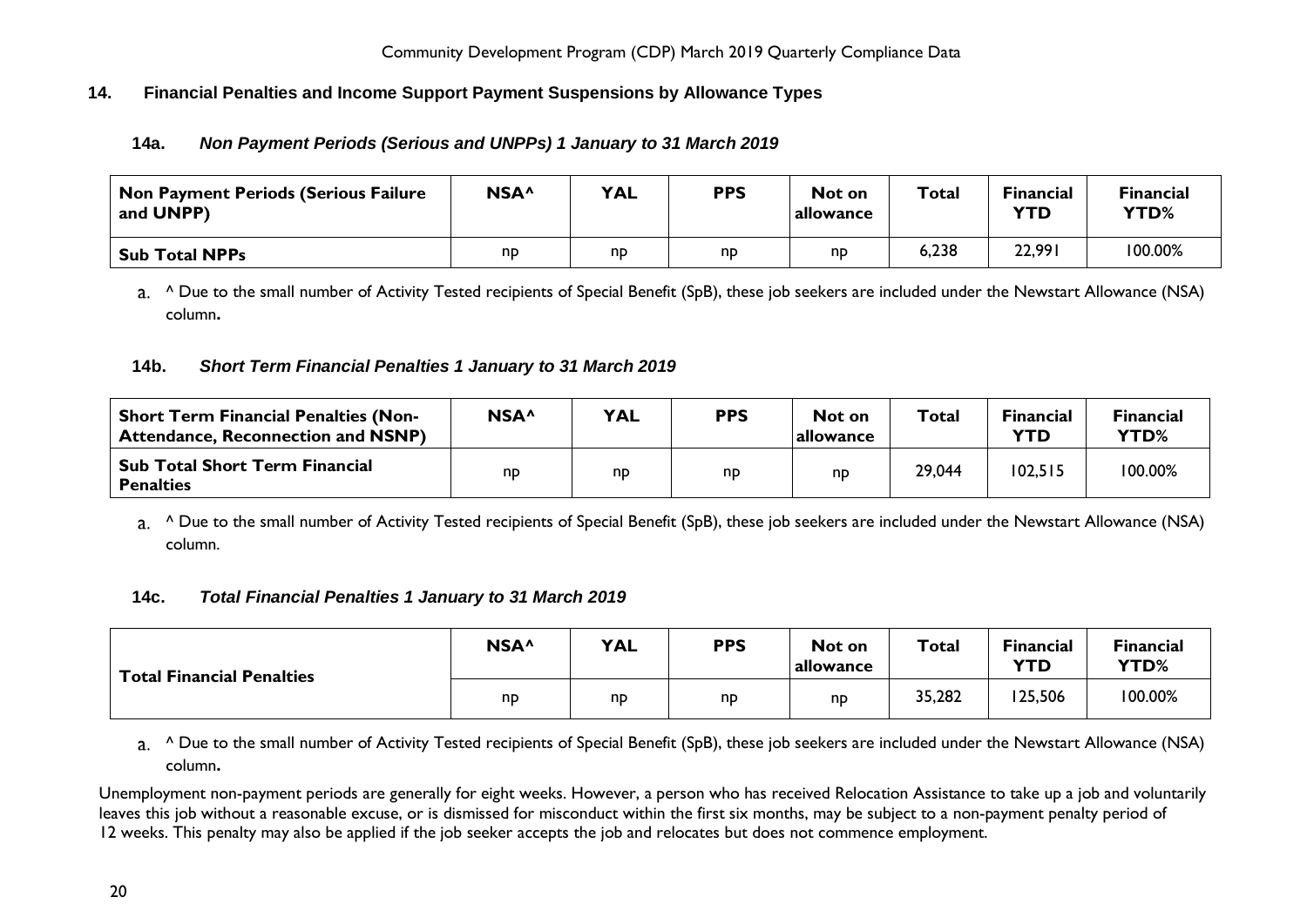Appointment related failures comprise of financial penalties for non-attendance at a provider or Department of Human Services (including CCA) appointment.

Reconnection failures for not entering into a Job Plan can be applied when a job seeker does not attend an appointment with their provider then refuses to enter into a Job Plan at their re-engagement appointment. This refusal represents the job seeker's first refusal to enter into a Job Plan.

# <span id="page-20-0"></span>**14d.** *Income Support Payment Suspensions 1 January to 31 March 2019*

| Income Support payment suspensions                                    | NSA <sup>^</sup> | <b>YAL</b> | <b>PPS</b> | Total  | <b>Financial YTD</b> | <b>Financial</b><br>YTD% |
|-----------------------------------------------------------------------|------------------|------------|------------|--------|----------------------|--------------------------|
| Income support payment suspension - non-<br>attendance at appointment | 12,684           | 98         | 2,109      | 14,891 | 40.486               | 58.19%                   |
| Income support payment suspension $-$<br>disengagement from activity  | 7,920            | 73         | .482       | 9,475  | 29,085               | 41.81%                   |
| <b>Total Income Support payment</b><br>suspensions                    | 20,604           | 171        | 3,591      | 24,366 | 69.571               | 100.00%                  |

a. <sup>^</sup> Due to the small number of Activity Tested recipients of Special Benefit (SpB), these job seekers are included under the Newstart Allowance (NSA) column**.**

Income support payment suspensions are applied when a job seeker fails to attend an appointment with their employment services provider and a Non-Attendance Report is submitted, or when a job seeker disengages from an activity and their provider indicates on a No Show No Pay Participation Report that they wish to discuss this with the job seeker.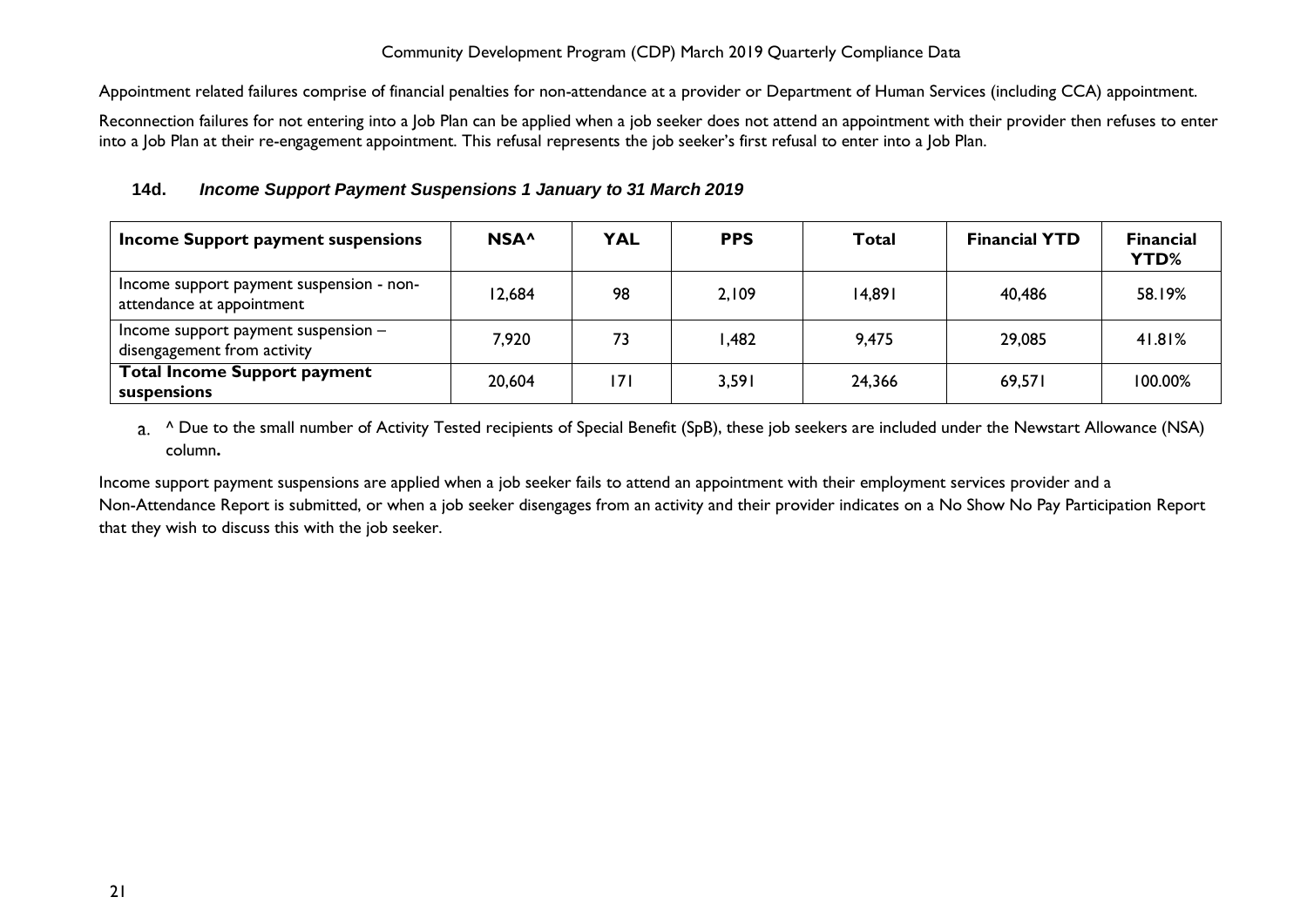## <span id="page-21-1"></span><span id="page-21-0"></span>**15. Financial Penalties and Income Support Payment Suspensions by Employment Services**

# **15a.** *Non Payment Periods (Serious and UNPPs) 1 January to 31 March 2019*

| <b>Non Payment Periods (Serious and</b> | <b>CDP</b> | <b>Financial</b> | <b>Financial</b> |
|-----------------------------------------|------------|------------------|------------------|
| UNPP <sub>s</sub> )                     | Total      | <b>YTD</b>       | YTD%             |
| <b>Sub Total NPPs</b>                   | 6.238      | 22.991           | $100.00\%$       |

#### <span id="page-21-2"></span>**15b.** *Short Term Financial Penalties 1 January to 31 March 2019*

| <b>Short Term Financial Penalties (Non-</b>               | <b>CDP</b> | <b>Financial</b> | <b>Financial</b> |
|-----------------------------------------------------------|------------|------------------|------------------|
| <b>Attendance, Reconnection and NSNP)</b>                 | Total      | YTD              | YTD%             |
| <b>Sub Total Short Term Financial</b><br><b>Penalties</b> | 29,044     | 102,515          | 100.00%          |

#### <span id="page-21-3"></span>**15c.** *Total Financial Penalties 1 January to 31 March 2019*

| <b>Total Financial Penalties</b> | <b>CDP</b><br>Total | Financial<br>YTD   | <b>Financial</b><br>YTD% |
|----------------------------------|---------------------|--------------------|--------------------------|
|                                  |                     | $35,282$   125,506 | 100.00%                  |

Unemployment non-payment periods are generally for eight weeks. However, a person who has received Relocation Assistance to take up a job and voluntarily leaves this job without a reasonable excuse, or is dismissed for misconduct within the first six months, may be subject to a non-payment penalty period of 12 weeks. This penalty may also be applied if the job seeker accepts the job and relocates but does not commence employment.

Appointment related failures comprise of financial penalties for non-attendance at a provider or Department of Human Services (including CCA) appointment.

Reconnection failures for not entering into a Job Plan can be applied when a job seeker does not attend an appointment with their provider then refuses to enter into a Job Plan at their re-engagement appointment. This refusal represents the job seeker's first refusal to enter into a Job Plan.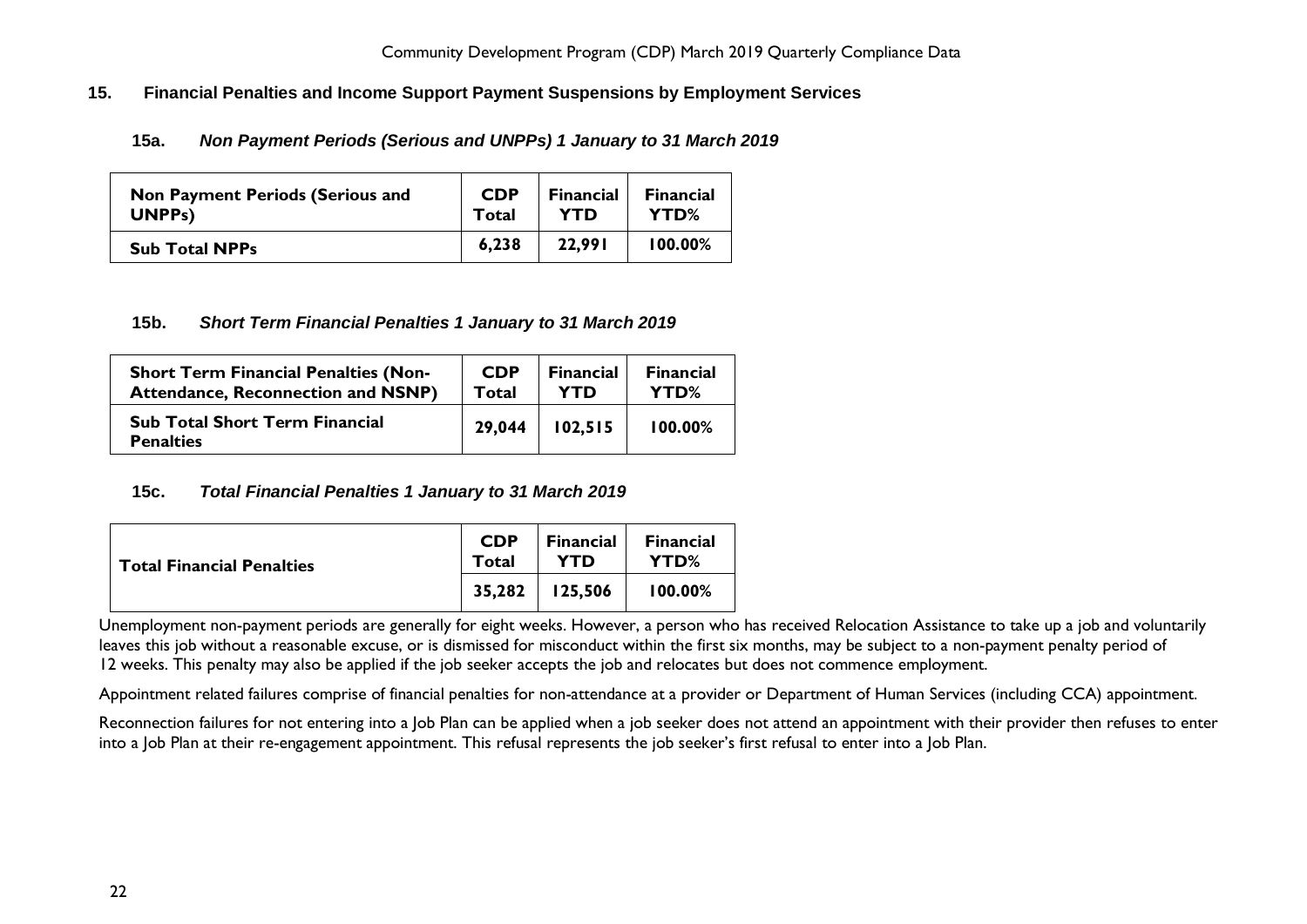# <span id="page-22-0"></span>**15d.** *Income Support Payment Suspensions 1 January to 31 March 2019*

| <b>Income Support payment suspensions</b>                             | <b>CDP</b><br>Total | <b>Financial</b><br><b>YTD</b> | <b>Financial</b><br>YTD% |
|-----------------------------------------------------------------------|---------------------|--------------------------------|--------------------------|
| Income support payment suspension - non-<br>attendance at appointment | 14,891              | 40,486                         | 58.19%                   |
| Income support payment suspension -<br>disengagement from activity    | 9,475               | 29,085                         | 41.81%                   |
| <b>Total Income Support payment</b><br>suspensions                    | 24,366              | 69,571                         | 100.00%                  |

Income support payment suspensions are applied when a job seeker fails to attend an appointment with their employment services provider and a

Non-Attendance Report is submitted, or when a job seeker disengages from an activity and their provider indicates on a No Show No Pay Participation Report that they wish to discuss this with the job seeker.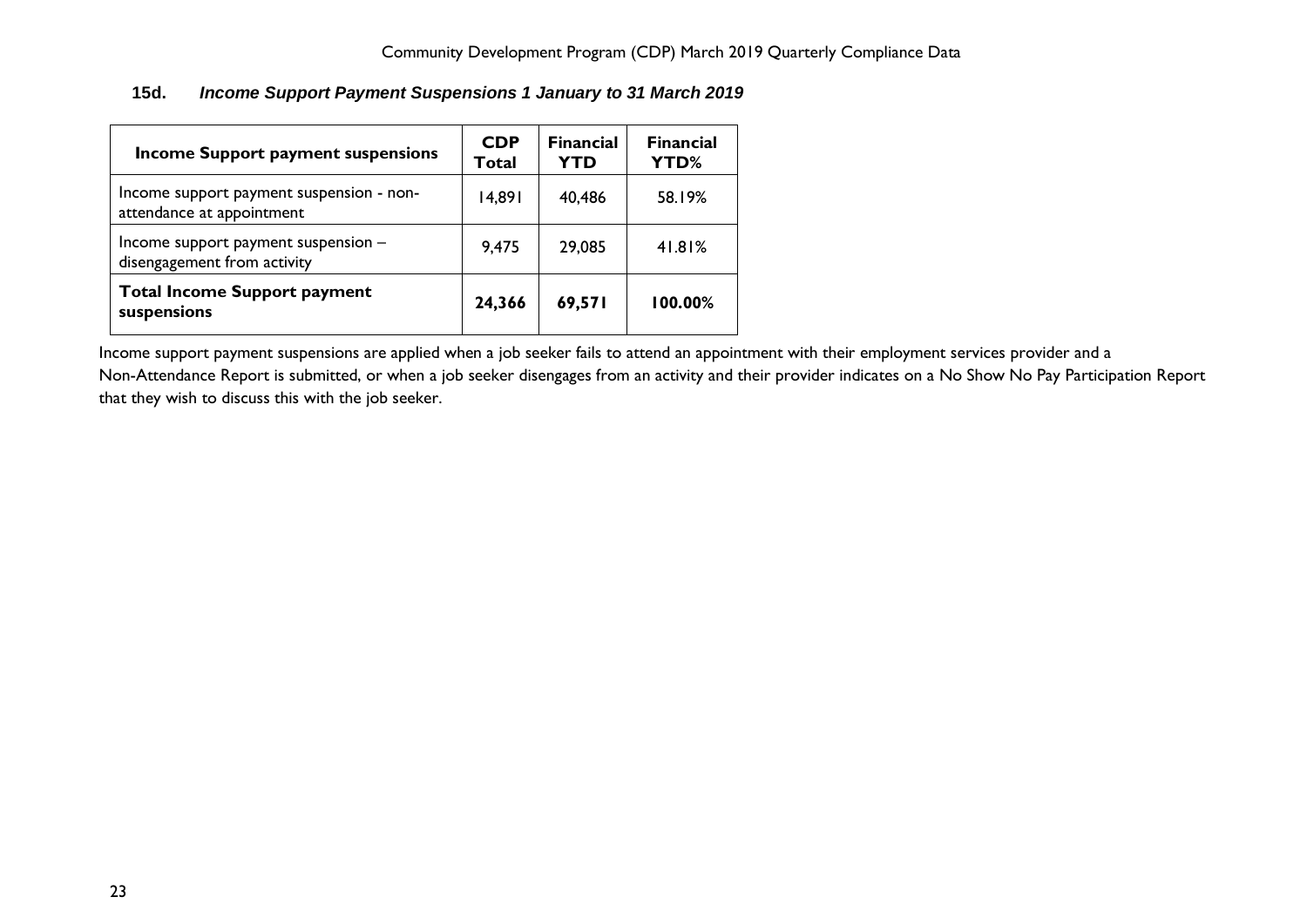# <span id="page-23-0"></span>**Glossary**

Active job seekers – job seekers on activity-tested income support payments that are currently active in employment services. These job seekers meet their mutual obligation requirements for income support through activities such as: attending provider appointments; undertaking activities to help them become more job ready; and looking for work.

**Approved activity** – job seekers fully meeting their activity test requirements through doing a sufficient amount of approved activities, such as part-time work or education, for a specified period (e.g. Principal Carer Parents undertaking 30 hours a fortnight of paid work and/or study). These job seekers do not have to use employment services for the period they are doing a sufficient amount of approved activity or activities.

**Caring responsibilities** – means that the Department of Human Services determined the job seeker had caring responsibilities preventing them from complying with the requirement (for example, caring for a sick dependant or relative).

**Comprehensive Compliance Assessment (CCA)** – must be conducted before a job seeker can have a penalty applied for persistent non-compliance. A CCA is conducted where a job seeker has:

- three (3) applied failures as a result of failing to attend an appointment, enter into a Job Plan or satisfactorily meet their Job Search Requirement within a six month period; or
- three (3) days of applied No Show No Pay penalties, within a six month period.

A CCA can also be requested at any time by either an employment services provider or the Department of Human Services if a job seeker is failing to meet their activity test requirements to determine why the job seeker is failing to meet their requirements.

**Compliance Activity** – the non-payment period was waived due to the job seeker agreeing to undertake a Compliance Activity involving weekly participation.

**Connection Failures** occur when a job seeker, without reasonable excuse:

- does not attend an initial appointment with a third party provider (e.g. a Work for the Dole host organisation or training provider not an employment services provider);
- refuses to enter into a Job Plan;
- fails to meet a job search requirement in their Job Plan.

Job seekers do not incur financial penalties if they have a Connection Failure applied.

**Cultural / language issues** – means that the Department of Human Services has determined cultural diversity, language, literacy or numeracy issues prevented the job seeker from being able to understand or comply with the requirement. The impact of these factors must be considered by decision-makers in setting requirements and determining failures.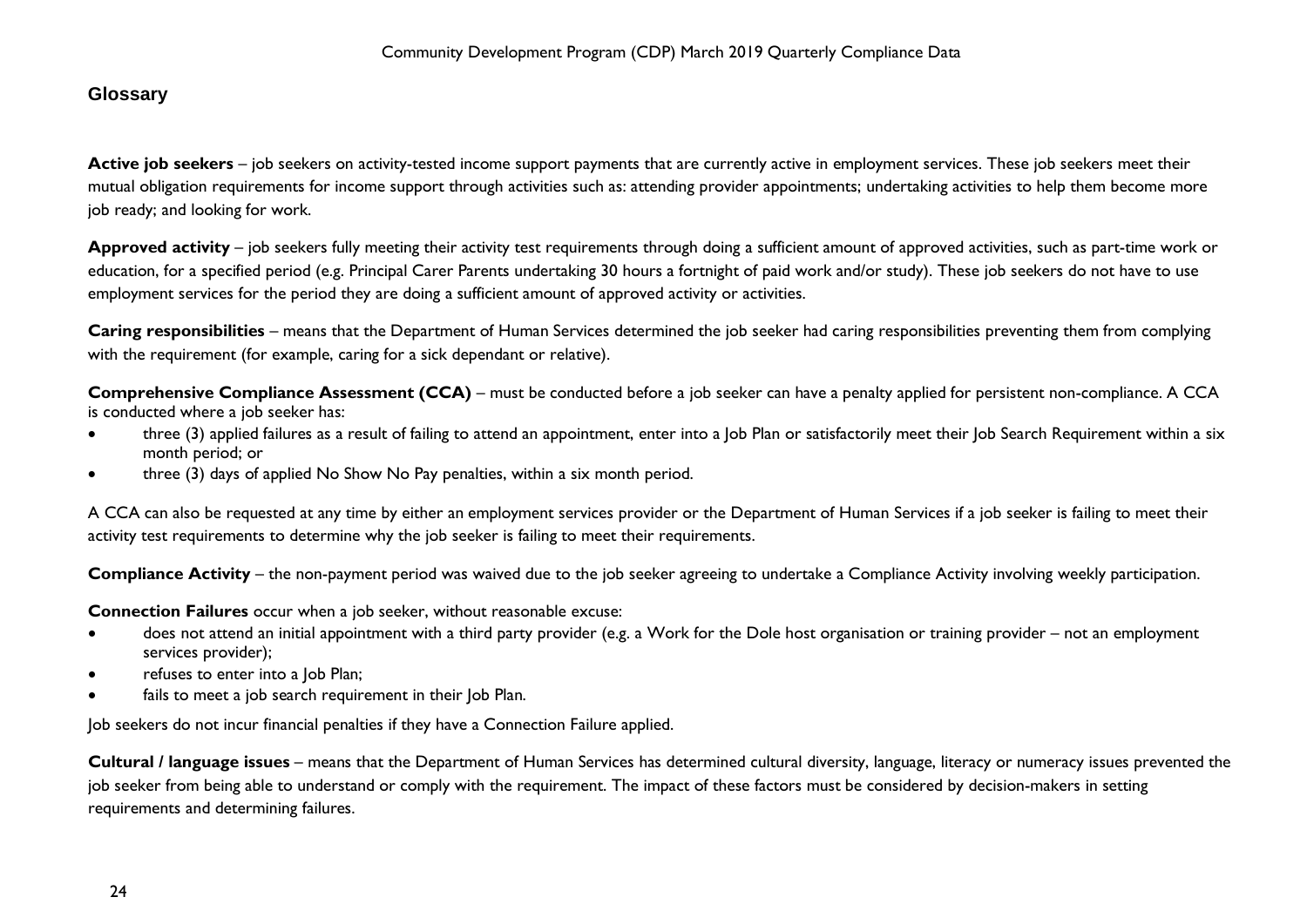**Discretion** – means that the provider considers the job seeker did not have a reasonable excuse for not attending the appointment but they have nonetheless decided not to submit a Non-Attendance Report to the Department of Human Services and are instead using another method to re-engage the job seeker (e.g. booking a new appointment for the job seeker).

**Explanatory Notes –** this document can be found on the Department of Employment, Skills, Small and Family Business website and provides further information on job seeker compliance penalties.

**Failure to attend activity** – means failure to attend an activity specified as a compulsory term in a Job Plan.

**Financial Hardship** – means that the non-payment period was waived due to the job seeker being unable to undertake a Compliance Activity and having liquid assets below a specified amount.

**Financial Penalties** – a job seeker can incur a non-payment period for persistent and wilful non-compliance or for refusing an offer of suitable work, for voluntarily leaving work or being dismissed for misconduct. A No Show No Pay penalty can be applied for failing to attend activities within the Job Plan, or for failing to attend a job interview. A reconnection penalty can be applied for failing to attend a reconnection appointment, or for failing to return a satisfactory Job Seeker Diary.

**Foreseeable or unacceptable activity prevented compliance** – the job seeker claimed to have been undertaking other acceptable activities at the time of the requirement, such as a legal commitment (e.g. attending court), attending a job interview or working. If a failure is applied in these circumstances it means the decision-maker was not satisfied that the timing of the other activity would have prevented attendance at the appointment or activity or the decision maker did not believe the other activity occurred. In the case of a job seeker claiming to have been working, it may mean that the job seeker did not provide evidence to verify this or declare any earnings.

**Homelessness** – means that the Department of Human Services determined a job seeker's homelessness prevented the job seeker from being able to comply with the requirement.

**Income Support Payment suspensions** – are applied when a job seeker fails to attend an appointment with their employment provider or when a provider advises the Department of Human Services that a job seeker has disengaged from an activity. As payment is restored once the job seeker attends a re-engagement appointment, payment suspension is not a failure or financial penalty under the compliance framework. A failure and/or penalty may be separately applied where the Department of Human Services determines that the job seeker had no reasonable excuse for their non-attendance or failed to give prior notice of a reasonable excuse when it was reasonable to expect them to do so.

**Invalid reason** – means that the provider considers the job seeker did not have a reasonable excuse for not attending the appointment, or they have been unable to make contact with the job seeker. If a provider records a result of 'invalid reason', they will submit a Non-Attendance Report to the Department of Human Services. Where the Non-Attendance Report is not successfully submitted to the Department of Human Services, the 'invalid' reason result will be automatically updated to a 'discretion' result.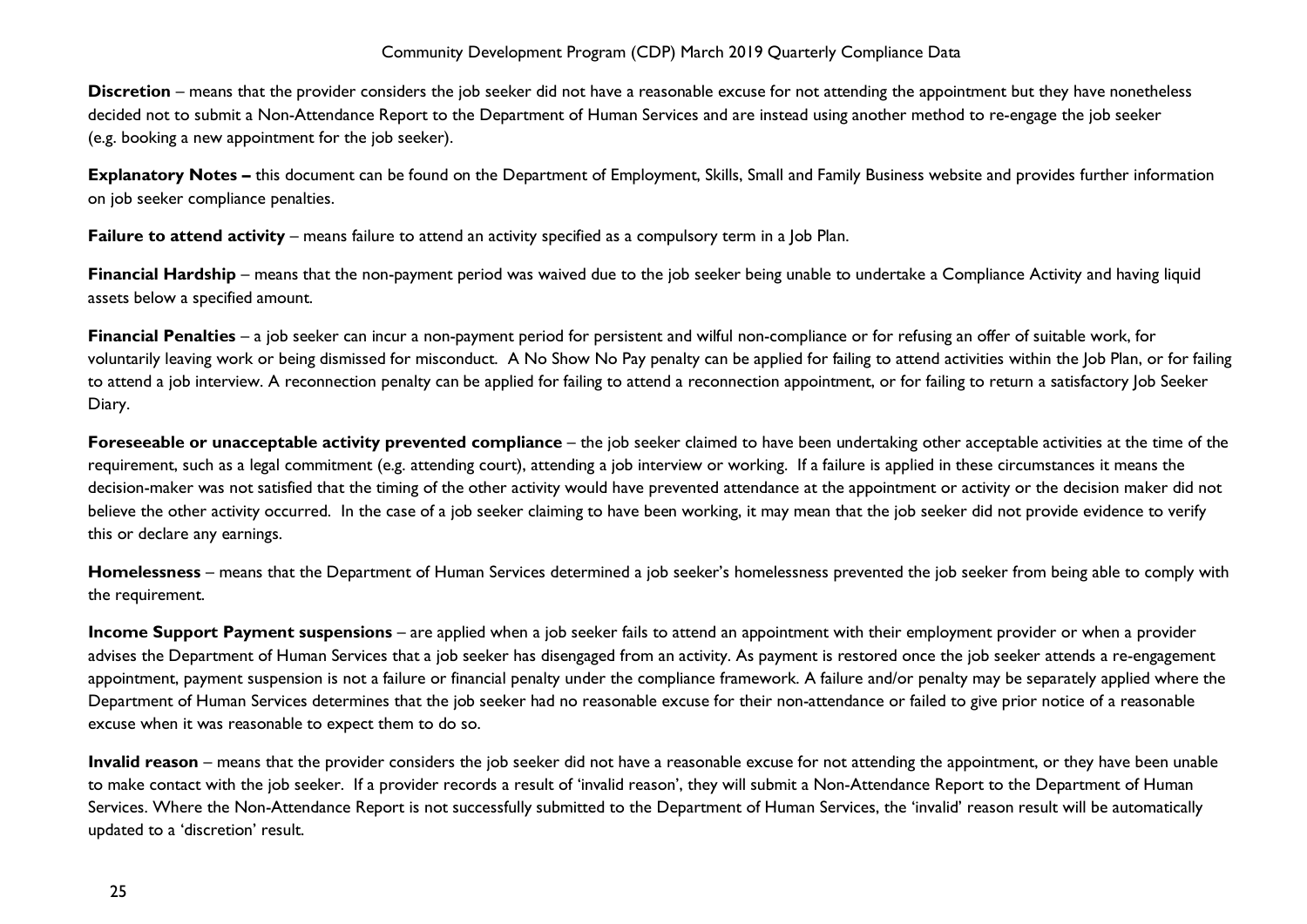**Job seeker chose not to participate** – the job seeker did not want to attend an appointment or activity because the time was not convenient for the job seeker, because the job seeker did not see value in attending or because they indicated that they did not care whether they attended or not.

**Job seeker considered work offered was unsuitable** – the job seeker failed to attend a job interview because, for example, they did not like the prospective job, did not think they would have the necessary skills or did not think it would pay enough. Before applying a failure in these circumstances, the Department of Human Services decision-makers are required under social security law to ensure, among other things, that the prospective job met the applicable statutory conditions relating to wages and conditions and that the job seeker had the skills to do the work or would have been given appropriate training by the employer to enable them to do the work.

Job seeker denied being notified – the job seeker believed they were not notified of the requirement. The Department of Human Services must be satisfied that the job seeker was properly notified of their requirement before a failure can be applied. In these cases, the Department of Human Services was satisfied that this had occurred and found no reason to accept the job seeker's explanation.

**Job seeker error** – the job seeker got the time or date of a requirement wrong, they slept in or forgot to attend.

**Job seeker had reasonable excuse** – means that the Department of Human Services determined the job seeker had a reasonable excuse for failing to comply with the requirement and therefore a Participation Failure should not be applied.

**JSCI – Eligible for higher stream** – means a job seeker had their JSCI updated and the outcome of the JSCI was for the job seeker to be referred to a higher stream of service in the jobactive system. As the CDP does not stream job seekers, this does not apply to CDP job seekers.

**JSCI** - **Referral for ESAt** – means a job seeker had their JSCI updated and the outcome of the JSCI was for the job seeker to be referred to an Employment Services Assessment. Employment Services Assessments superseded Job Capacity Assessments from 1 October 2011.

**Manageable or unproven medical issue** – the job seeker indicated a medical condition prevented their attendance, but their explanation was not accepted as reasonable. This will generally be because the job seeker did not appear ill or provide evidence of their illness, or where evidence was provided but the condition was manageable and should not have prevented attendance at the time of the appointment or activity. This category also covers situations where the excuse relates to substance or alcohol use or mental health issues but where the decision-maker has determined that in this instance the person's condition would not have prevented compliance.

**Medical reason A** – means that the Department of Human Services determined a medical reason prevented the job seeker from complying with the requirement but the job seeker did not provide specific evidence relating to this particular incident. Included in this category are instances where the job seeker had previously provided evidence of the medical condition or it was not considered reasonable or necessary for the job seeker to attend a doctor.

**Medical reason B** – means that the Department of Human Services determined a medical reason prevented the job seeker from complying with the requirement and the job seeker provided specific evidence relating to the particular incident.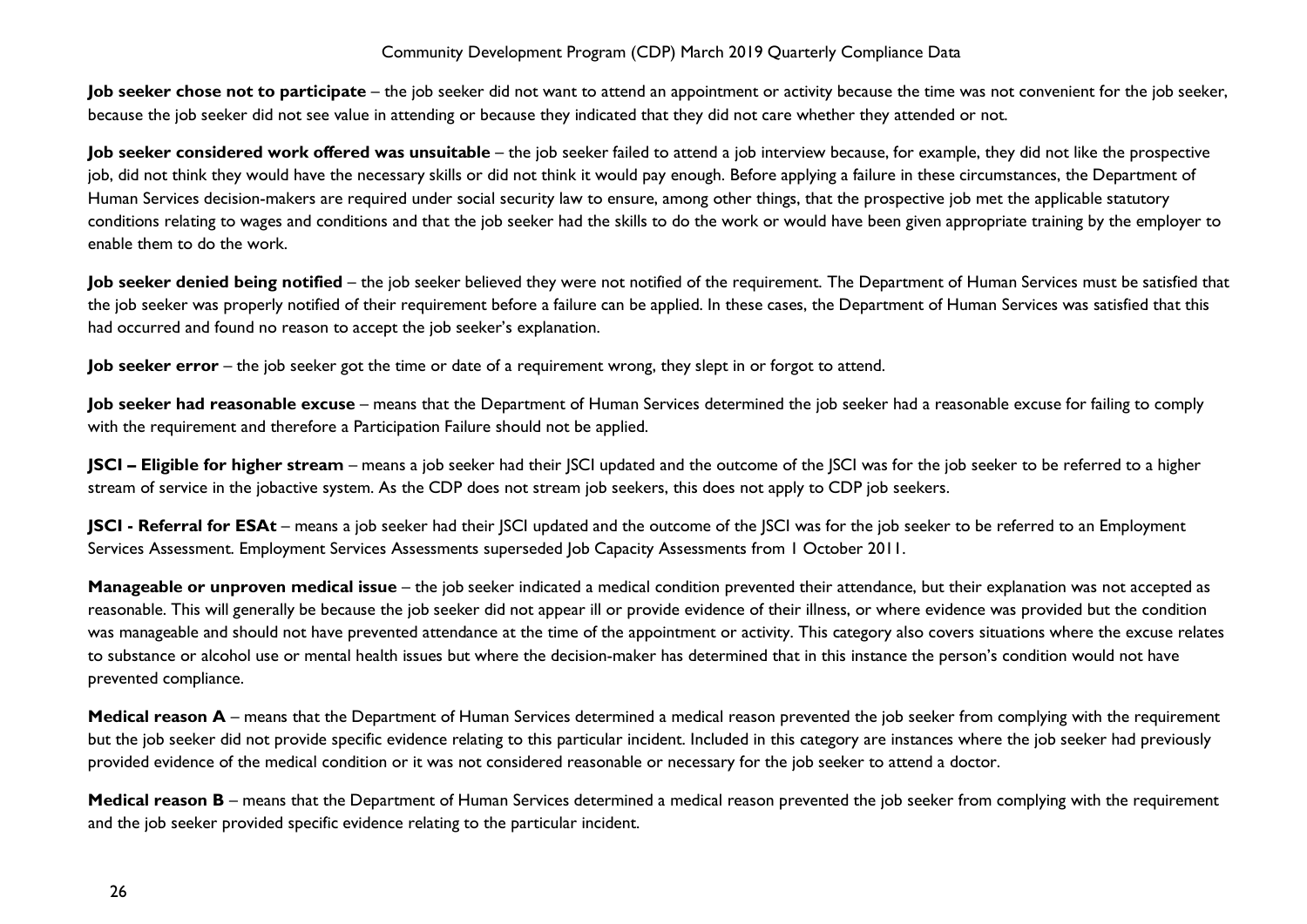**Nature of requirements** – means that the Department of Human Services determined the requirement with which the job seeker did not comply was not reasonable or appropriate to the circumstances of the job seeker. This includes, for example, where a job seeker was referred to an unsuitable activity, where attendance required an unreasonable travel distance or where a job did not meet minimum work conditions or enable a job seeker to arrange or access childcare.

**Non-Attendance Failure** – is applied when a job seeker has no reasonable excuse for not attending their initial appointment or fails to give prior notice of a reasonable excuse if it was reasonable to expect them to do so. A Non-Attendance Failure results in a loss of one-tenth of the job seeker's fortnightly income support payment for each business day for the day the job seeker was notified until the day the job seeker attends.

**Non-Attendance Report** – is submitted by an employment services provider when a job seeker fails to attend a regular provider appointment. The Non-Attendance Report replaced the Connection Failure Participation Report which was used to report this type of non-attendance from 1 July 2014.

**No change in Employment Services Program or Stream** – means there has been no recommendation to change the job seeker's Employment Services Program or Stream. CCAs in this category can recommend one or more outcomes that can be undertaken or arranged by the job seeker's current provider or they may not recommend any particular action.

**No Outcomes** – there were no outcomes or other action recommended by the Department of Human Services as part of the CCA. This means that the Department of Human Services specialist officer who conducted the CCA found that the job seeker had no barriers to participation that warranted a specific sort of intervention but that there were insufficient grounds to determine that the job seeker had been persistently and deliberately non-compliant.

**No reason offered** – the job seeker did not offer a reason for their non-attendance.

No Show No Pay Failure – may be applied if the job seeker has failed to either attend or behave appropriately at an activity in the Job Plan, or attend or behave appropriately at a job interview with a prospective employer. Following an investigation by DHS into the non-compliance, the job seeker may lose one-tenth of their fortnightly income support payment for every day they do not participate and did not have a reasonable excuse.

**Notifying requirements** – means that the Department of Human Services determined the job seeker did not receive notification, was not notified correctly or was not given enough time to meet their requirement. This includes, for example, instances where mail may have gone astray or the job seeker had no permanent residence for mail to be sent to.

**Number of job seekers with a Vulnerability Indicator** – means job seekers who, at the end of the quarter, had one or more Vulnerability Indicators on their record.

**Other** – includes all other Participation Reports or Provider Appointment Reports rejected on the grounds that the job seeker had a reasonable excuse for not complying (for example, a police restriction, community service order or legal appointment).

**Other acceptable activity** – means that the Department of Human Services determined the job seeker was participating in an activity that made it acceptable not to meet the requirement (for example, undertaking paid work, attending an interview, etc.).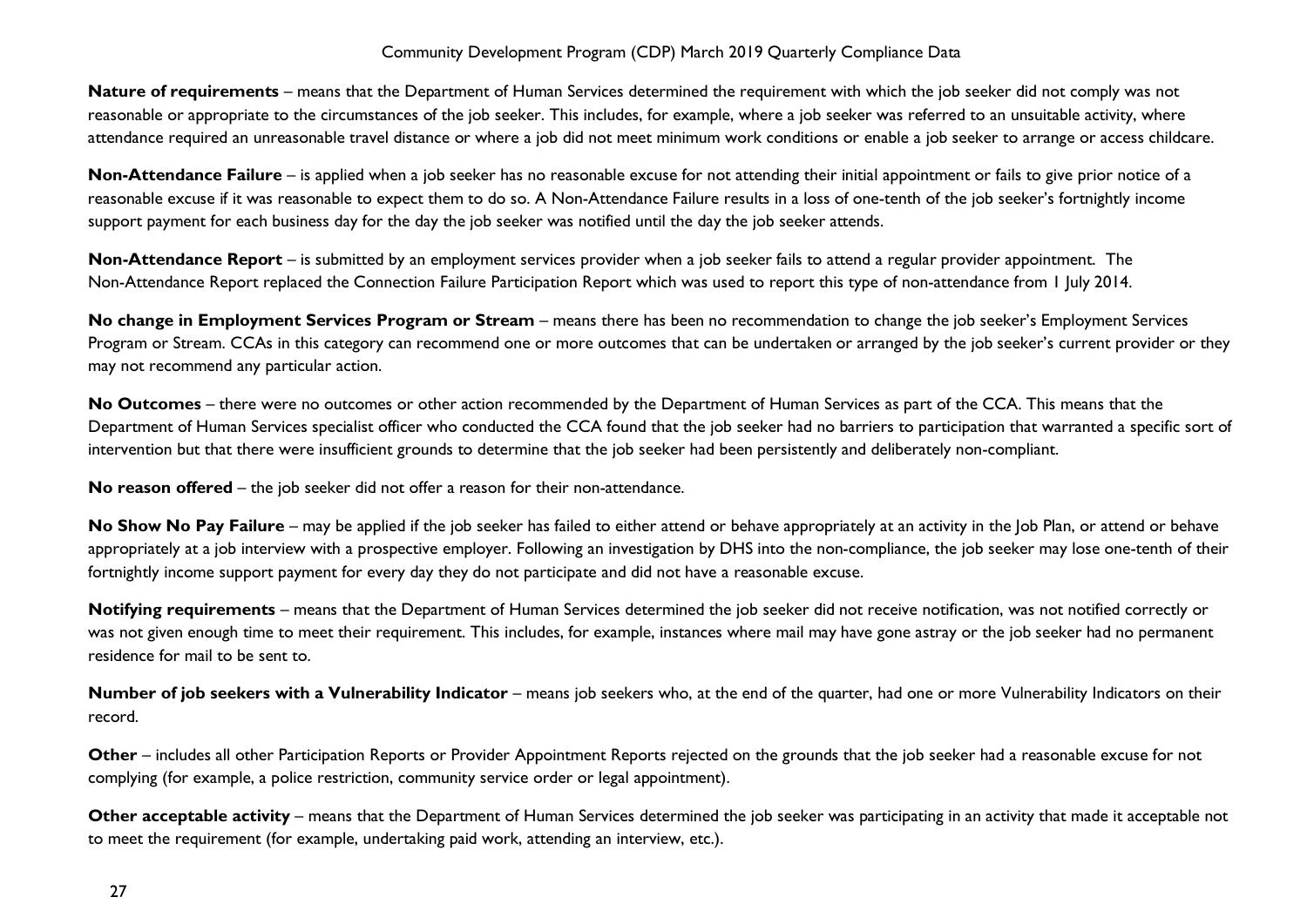**Other job seekers** – job seekers that do not currently have to use employment services because they have a 'Temporary exemption', 'Reduced work capacity' or are undertaking an 'Approved activity'. These job seekers can use employment services voluntarily, but are not required to do so.

**Other Outcomes** – includes any sort of recommended outcome that does not involve a change of Employment Services Program or Stream and can therefore be undertaken or arranged by the job seeker's current provider. These include suggested changes to the job seeker's Job Plan to include any vocational or nonvocational activities designed to help the job seeker to become more job-ready (e.g. a referral for housing assistance or literacy and numeracy training).

**Personal crisis** – means that the Department of Human Services determined a personal crisis prevented the job seeker from complying with the requirement (for example, a bereavement of a family member).

**Personal matter** – the job seeker indicated that they had personal relationship issues, caring responsibilities, difficulties with accommodation or bereavement following the death of a friend, relative or pet. While such circumstances can impact on a job seeker's capacity to comply, the Department of Human Services decision-maker found that they did not do so in these instances.

**Provider Appointment Report** – is submitted by providers when they want a job seeker's income support payment suspension to remain and to recommend to the Department of Human Services that a financial penalty be applied.

**Reason not recorded** -- are failures that are not attendance-related. While the job seeker's reason for non-compliance must be considered before the failure can be applied, it is not recorded in a way which can be easily extracted for the purposes of this data.

Reasonable excuse but no prior notice - the job seeker had a reasonable excuse for not attending their appointment but failed to give prior notice of their inability to attend an appointment when it would have been reasonable to expect them to do so.

**Reconnection Failure** - may be applied as a result of a provider submitting a Provider Appointment Report (PAR) for non-attendance at a re-engagement appointment or if the provider reports to DHS that a job seeker fails to meet another reconnection requirement without a reasonable excuse. A Reconnection Failure results in loss of payment from the date of the failure until the day the job seeker meets a further reconnection requirement.

**Reduced work capacity** - job seekers with an assessed temporary or partial reduced work capacity of 0-14 hours a week do not have to be in employment services, and are able to fully satisfy their activity test requirements through a quarterly interview with the Department of Human Services.

Serious Failure - may be applied for either refusing a suitable job offer, failing to commence in a suitable job (after having accepted it); or persistent and wilful noncompliance (can only be applied following a Comprehensive Compliance Assessment to ensure that the job seeker's behaviour is not the result of unidentified barriers to participation beyond their control).

**Submitting PRs/PARs** - means that the Department of Human Services rejected the Participation Report or Provider Appointment Report on the grounds that it was not valid. This includes, for example, where the report was submitted for a period during which the job seeker had an exemption or was not receiving any payments; it was submitted for a requirement not contained in the Job Plan; or the report was filled out incorrectly containing the wrong code or date of incident.